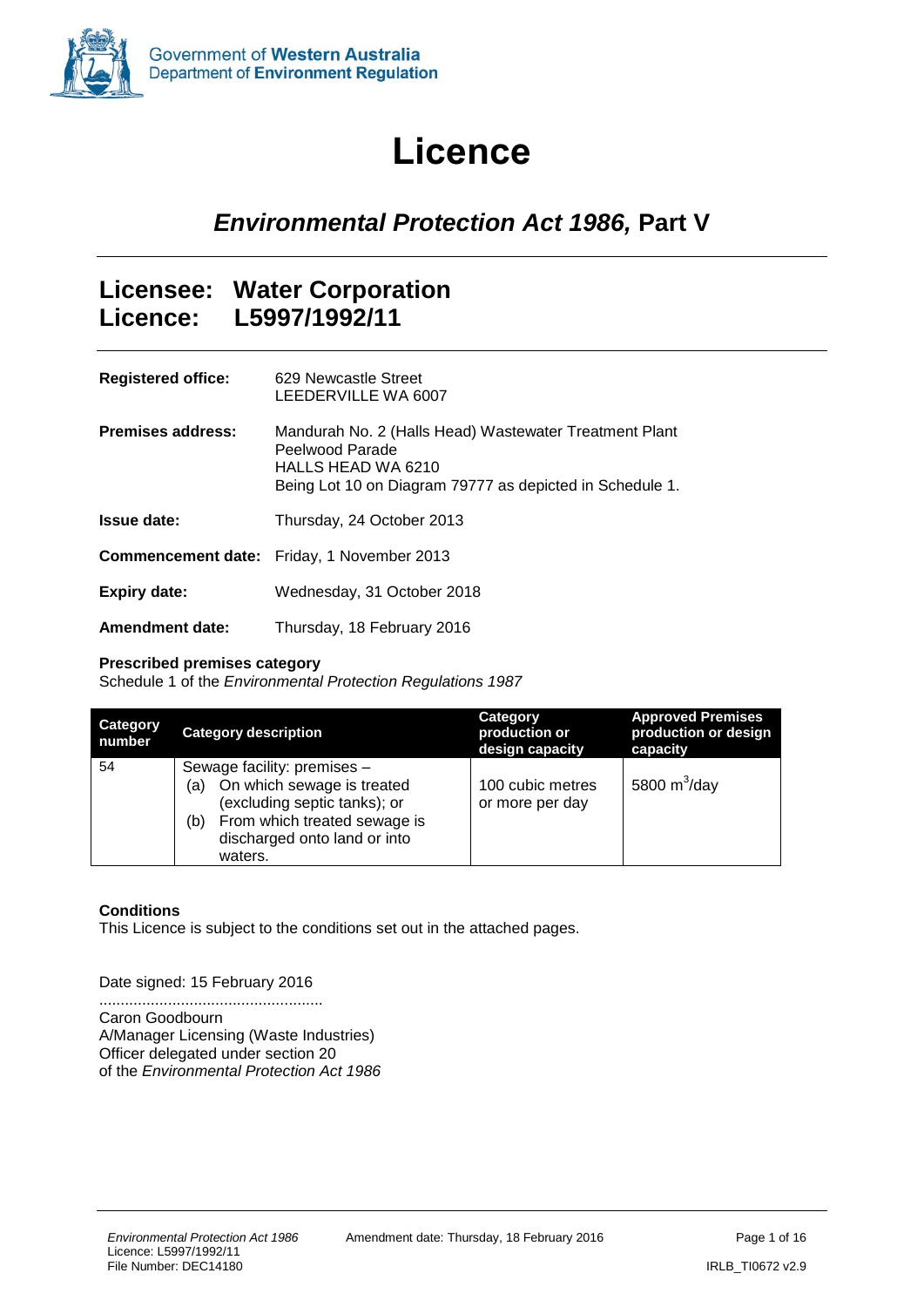

## <span id="page-1-0"></span>**Contents**

| Licence                                    |    |
|--------------------------------------------|----|
| Contents                                   |    |
| Introduction                               |    |
| Licence conditions                         |    |
| General<br>1                               |    |
| 2<br>Emissions                             | 6  |
| 3<br>Monitoring                            |    |
| Information<br>4                           | 8  |
| Schedule 1: Maps                           | 11 |
| Schedule 2: Reporting & notification forms | 12 |

### <span id="page-1-1"></span>**Introduction**

This Introduction is not part of the Licence conditions.

#### **DER's industry licensing role**

The Department of Environment Regulation (DER) is a government department for the state of Western Australia in the portfolio of the Minister for Environment. DER's purpose is to advise on and implement strategies for a healthy environment for the benefit of all current and future Western Australians.

DER has responsibilities under Part V of the *Environmental Protection Act 1986* (the Act) for the licensing of prescribed premises. Through this process DER regulates to prevent, control and abate pollution and environmental harm to conserve and protect the environment. DER also monitors and audits compliance with works approvals and licence conditions, takes enforcement action as appropriate and develops and implements licensing and industry regulation policy.

#### **Licence requirements**

This Licence is issued under Part V of the Act. Conditions contained within the Licence relate to the prevention, reduction or control of emissions and discharges to the environment and to the monitoring and reporting of them.

Where other statutory instruments impose obligations on the Premises/Licensee the intention is not to replicate them in the licence conditions. You should therefore ensure that you are aware of all your statutory obligations under the Act and any other statutory instrument. Legislation can be accessed<br>
through the State Law Publisher website using the following link: through the State Law Publisher website using the following link: <http://www.slp.wa.gov.au/legislation/statutes.nsf/default.html>

For your Premises relevant statutory instruments include but are not limited to obligations under the:

- *Environmental Protection (Unauthorised Discharges) Regulations 2004* these Regulations make it an offence to discharge certain materials such as contaminated stormwater into the environment other than in the circumstances set out in the Regulations.
- *Environmental Protection (Controlled Waste) Regulations 2004* these Regulations place obligations on you if you produce, accept, transport or dispose of controlled waste.
- *Environmental Protection (Noise) Regulations 1997 these Regulations require noise emissions from* the Premises to comply with the assigned noise levels set out in the Regulations.

You must comply with your licence. Non-compliance with your licence is an offence and strict penalties exist for those who do not comply.

Licence holders are also reminded of the requirements of section 53 of the Act which places restrictions on making certain changes to prescribed premises unless the changes are in accordance with a works approval, licence, closure notice or environmental protection notice.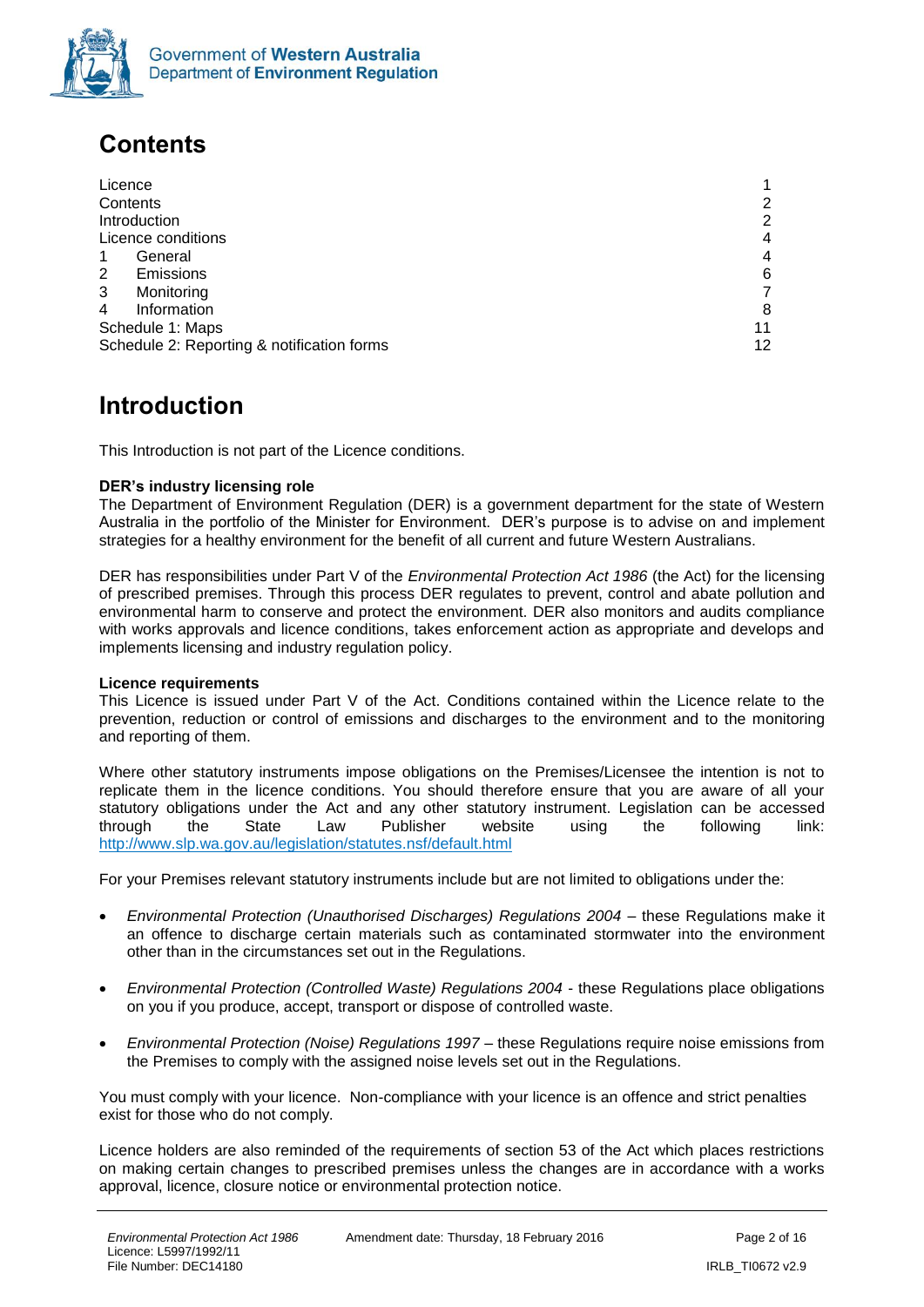

#### **Licence fees**

If you have a licence that is issued for more than one year, you are required to pay an annual licence fee prior to the anniversary date of issue of your licence. Non payment of annual licence fees will result in your licence ceasing to have effect meaning that it will no longer be valid and you will need to apply for a new licence for your Premises.

#### **Ministerial conditions**

If your Premises has been assessed under Part IV of the Act you may have had conditions imposed by the Minister for Environment. You are required to comply with any conditions imposed by the Minister.

#### **Premises description and Licence summary**

The Mandurah No.2 (Halls Head) WWTP is located at Lot 10, Peelwood Parade, Halls Head. The WWTP is located on the Swan Coastal Plain; it is generally low-lying and flat bordered by the Indian Ocean to the west. The site is located within the Spearwood Dune System, and the soils on-site consist of flat stony plain with poorly drained shallow siliceous sands and large areas of bare limestone pavement.

The WWTP is located within the residential area of Halls Head. The plant is surrounded on three sides by houses the closest being 200m from the actual WWTP.

The WWTP is designed to treat wastewater to a tertiary standard and consists of two oxidation ditches and four clarifiers. All waste activated sludge is thickened on site and trucked to the Gordon Road WWTP for dewatering. All treated wastewater is discharged into on-site infiltration basins. A portion of infiltrated wastewater is recovered via bores surrounding the WWTP and used to irrigate public open space in the Seascapes urban development.

The groundwater at the site is generally within 2.0-4.0m of the natural ground surface. The WWTP is within 5km of the Ramsar site wetland the Peel-Yalgorup System.

The potential emissions from the site are fugitive emissions in the form of odour and discharges to land from the on-site infiltration and irrigation of treated wastewater.

The licence is the result of an amendment sought by Water Corporation dated 26 May 2015.

The licences issued for the Premises since 20/10/2003 are:

| <b>Instrument log</b> |               |                    |
|-----------------------|---------------|--------------------|
| <b>Instrument</b>     | <b>Issued</b> | <b>Description</b> |
| L5997/1992/7          | 22/09/2003    | Licence re-issue   |
| L5997/1992/8          | 16/08/2004    | Licence re-issue   |
| L5997/1992/9          | 26/07/2005    | Licence re-issue   |
| L5997/1992/10         | 17/10/2008    | Licence re-issue   |
| L5997/1992/11         | 11/02/2016    | Licence amendment  |

#### **Severance**

It is the intent of these Licence conditions that they shall operate so that, if a condition or a part of a condition is beyond the power of this Licence to impose, or is otherwise *ultra vires* or invalid, that condition or part of a condition shall be severed and the remainder of these conditions shall nevertheless be valid to the extent that they are within the power of this Licence to impose and are not otherwise *ultra vires* or invalid.

#### **END OF INTRODUCTION**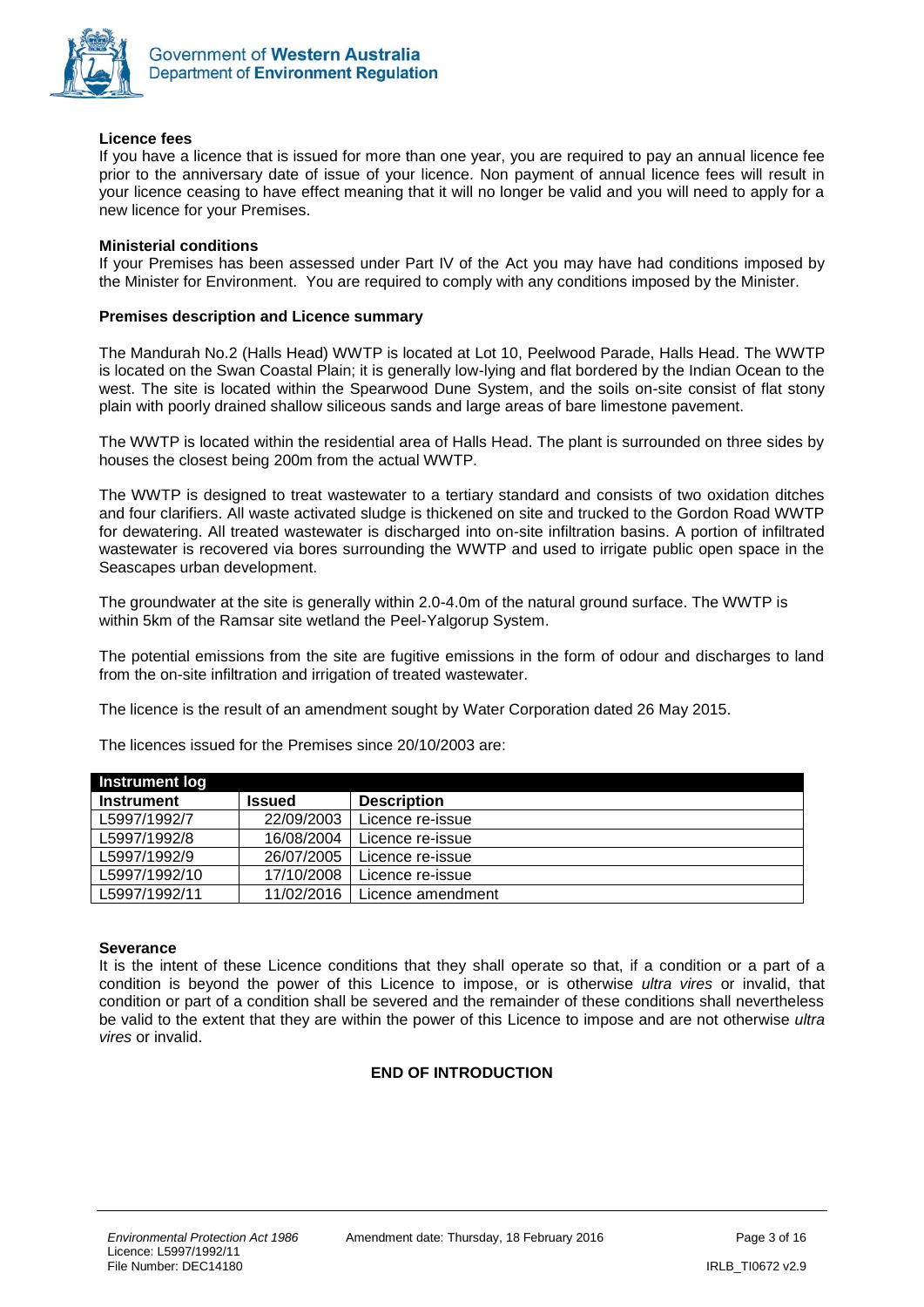

## <span id="page-3-0"></span>**Licence conditions**

### <span id="page-3-1"></span>**1 General**

#### **1.1 Interpretation**

- 1.1.1 In the Licence, definitions from the *Environmental Protection Act 1986* apply unless the contrary intention appears.
- 1.1.2 For the purposes of this Licence, unless the contrary intention appears:

**'Act'** means the *Environmental Protection Act 1986;*

**'AHD'** means the Australian height datum;

**'annual period'** means the inclusive period from 1 July until 30 June in the following year;

**'AS/NZS 2031'** means the Australian Standard AS/NZS 2031 *Selection of containers and preservation of water samples for microbiological analysis;*

**'AS/NZS 5667.1'** means the Australian Standard AS/NZS 5667.1 *Water Quality – Sampling – Guidance of the Design of sampling programs, sampling techniques and the preservation and handling of samples;*

**'AS/NZS 5667.10'** means the Australian Standard AS/NZS 5667.10 *Water Quality – Sampling – Guidance on sampling of waste waters;*

**'AS/NZS 5667.11'** means the Australian Standard AS/NZS 5667.11 *Water Quality – Sampling – Guidance on sampling of groundwaters;*

**'averaging period**' means the time over which a limit is measured or a monitoring result is obtained;

**'CEO'** means Chief Executive Officer of the Department of Environment Regulation;

**'CEO'** for the purpose of correspondence means;

Chief Executive Officer Department Administering the Environmental Protection Act 1986 Locked Bag 33 CLOISTERS SQUARE WA 6850 Email: info@der.wa.gov.au;

**'hardstand'** means a surface with a permeability of 10<sup>-9</sup> metres/second or less;

**'Licence'** means this Licence numbered L5997/1992/11 and issued under the Act;

**'Licensee'** means the person or organisation named as Licensee on page 1 of the Licence;

**'NATA'** means the National Association of Testing Authorities, Australia;

**'NATA accredited'** means in relation to the analysis of a sample that the laboratory is NATA accredited for the specified analysis at the time of the analysis;

**'Schedule 1'** means Schedule 1 of this Licence unless otherwise stated;

**'Schedule 2'** means Schedule 2 of this Licence unless otherwise stated;

**'spot sample'** means a discrete sample representative at the time and place at which the sample is taken;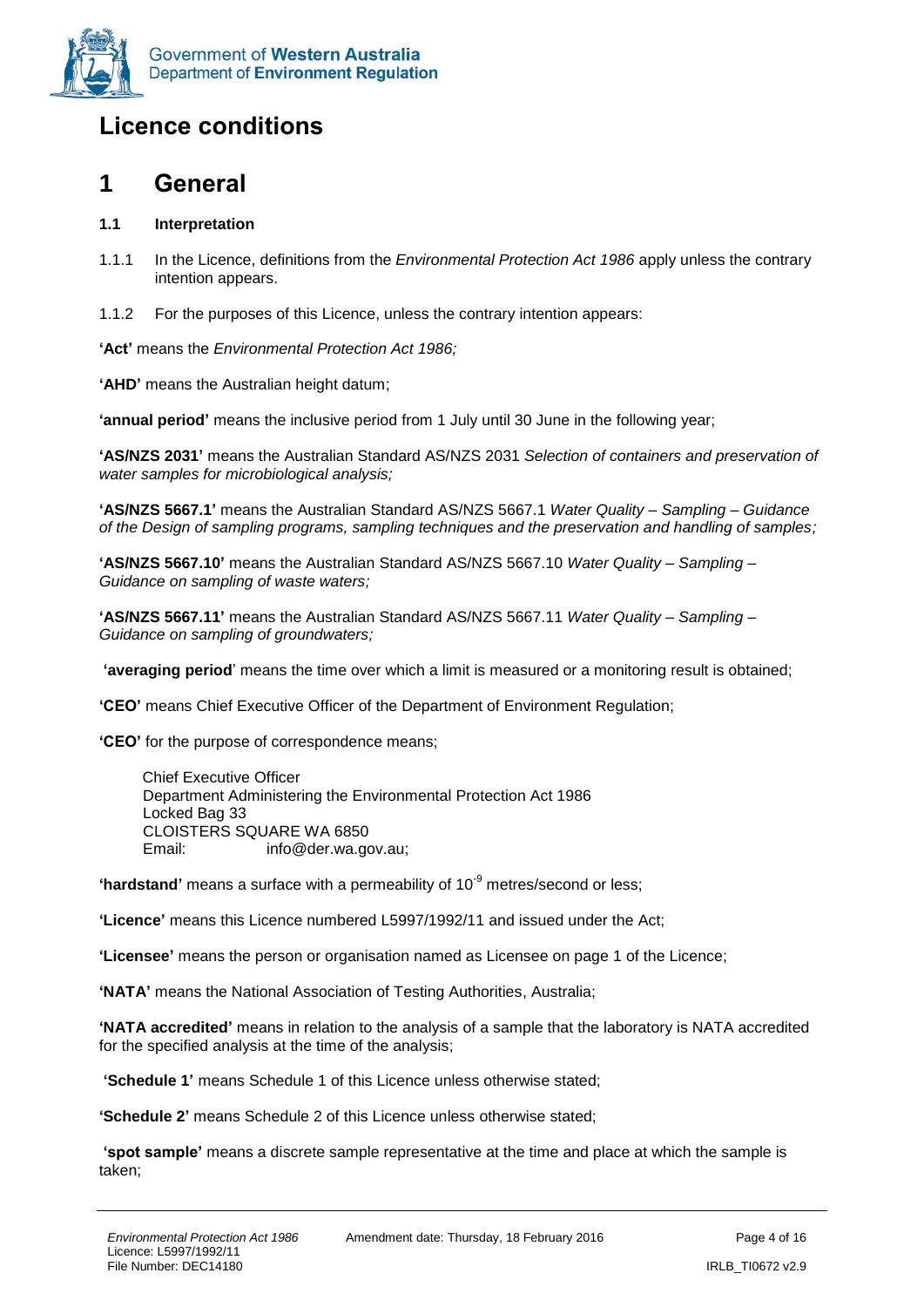

**'usual working day'** means 0800 – 1700 hours, Monday to Friday excluding public holidays in Western Australia;

- 1.1.3 Any reference to an Australian or other standard in the Licence means the relevant parts of the standard in force from time to time during the term of this Licence.
- 1.1.4 Any reference to a guideline or code of practice in the Licence means the version of that guideline or code of practice in force from time to time, and shall include any amendments or replacements to that guideline or code of practice made during the term of this Licence.

#### **1.2 Premises operation**

- 1.2.1 The Licensee shall only allow waste to be accepted on to the Premises if:
	- $(a)$  it is of a type listed in Table 1.2.1;
	- (b) the quantity accepted is below any limit listed in Table 1.2.1; and  $(c)$  it meets any specification listed in Table 1.2.1
	- it meets any specification listed in Table 1.2.1

| Table 1.2.1: Waste acceptance |                       |                                       |  |
|-------------------------------|-----------------------|---------------------------------------|--|
| Waste                         | <b>Quantity Limit</b> | <b>Specification</b>                  |  |
| Sewage                        | 5800 $m^3$ /day       | Accepted through sewer inflow(s) only |  |

Note1: Includes pump station reticulated sewage transported to WWTP.

1.2.2 The Licensee shall ensure that the wastes accepted onto the Premises are only subjected to the process(es) set out in Table 1.3.2 and in accordance with any process limits described in that table.

| Table 1.2.2: Waste processing |                                      |                           |  |
|-------------------------------|--------------------------------------|---------------------------|--|
| <b>Waste type</b>             | <b>Process</b>                       | <b>Process limits</b>     |  |
| Sewage                        | Biological and physical<br>treatment | 5800 cubic metres per day |  |
| Sewage<br>sludge              | Storage                              | None specified            |  |

1.2.3 The Licensee shall ensure that waste material is only stored and/or treated within vessels or compounds provided with the infrastructure detailed in Table 1.2.3.

| Table 1.2.3: Containment infrastructure |                        |                                                                                                                                                       |  |
|-----------------------------------------|------------------------|-------------------------------------------------------------------------------------------------------------------------------------------------------|--|
| <b>Storage</b><br>vessel or<br>compound | <b>Material</b>        | <b>Requirements</b>                                                                                                                                   |  |
| Inlet works                             | Grit and<br>Screenings | Stored in a sealed bin which is surrounded by a bunded<br>hardstanding area which returns sludge leachate to the start<br>of the treatment process    |  |
| Oxidation<br>ditches                    | Wastewater             | Concrete lined to achieve a permeability of at least $<$ 10 <sup>-9</sup> m/s<br>or equivalent                                                        |  |
| Clarifiers 1-4                          | Wastewater             | Concrete lined to achieve a permeability of at least $<$ 10 <sup>-9</sup> m/s<br>or equivalent                                                        |  |
| Infiltration<br>ponds                   | Treated<br>wastewater  | Designed to support effective infiltration as part of the<br>groundwater supply to the City of Mandurah under the<br>managed aquifer recharge program |  |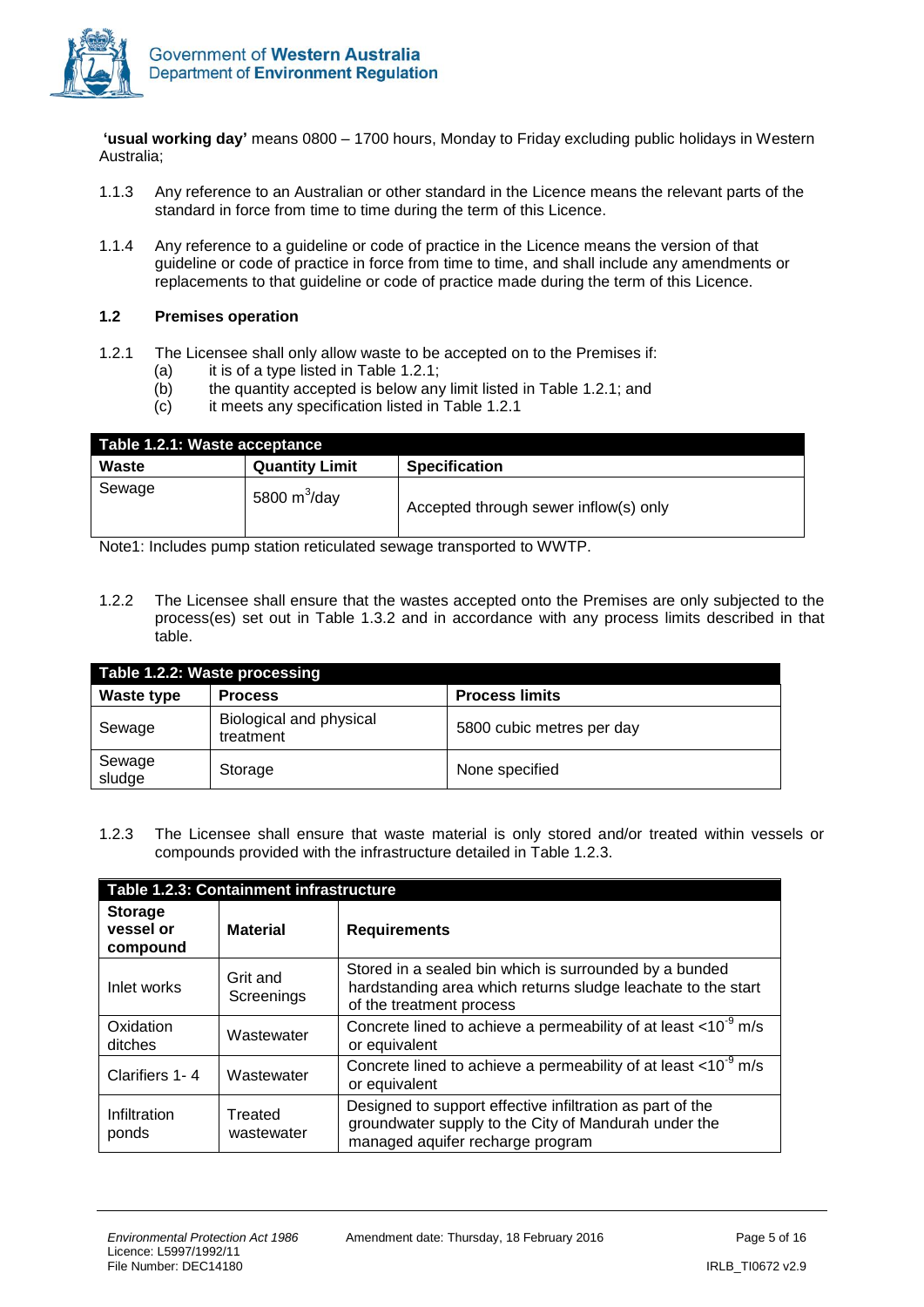

| Sewage<br>sludge<br>compound | Sewage<br>sludge | Sludge is thickened in dissolved air floatation thickener<br>(DAFT) and then stored in metal sludge storage tank. |  |
|------------------------------|------------------|-------------------------------------------------------------------------------------------------------------------|--|
|------------------------------|------------------|-------------------------------------------------------------------------------------------------------------------|--|

- 1.2.4 The Licensee shall manage all wastewater treatment oxidation ditches, evaporation and infiltration ponds such that:
	- (a) the integrity of the containment infrastructure is maintained;<br>(b) There is no discernible seepage loss from the wastewater
	- There is no discernible seepage loss from the wastewater treatment vessels or sludge holding ponds;
	- (c) overtopping of the ponds or infiltration ponds does not occur; and
	- (d) vegetation and floating debris (emergent or otherwise) is prevented from encroaching onto pond surfaces or inner pond embankments.

### <span id="page-5-0"></span>**2 Emissions**

#### **2.1 Emissions to land**

2.1.1 The Licensee shall ensure that where waste is emitted to land from the emission points in Table 2.2.1 and identified on the map of emission points in Schedule 1 it is done so in accordance with the conditions of this Licence.

| Table 2.2.1: Emissions to land                                                  |                                                                 |                                       |                                                                 |  |  |
|---------------------------------------------------------------------------------|-----------------------------------------------------------------|---------------------------------------|-----------------------------------------------------------------|--|--|
| <b>Emission point</b><br>reference and<br>location on Map of<br>emission points | <b>Emission point</b><br>reference on Map of<br>emission points | <b>Description</b>                    | <b>Source including</b><br>abatement                            |  |  |
| L1                                                                              | Evaporation/infiltration<br>ponds                               | Infiltration of treated<br>wastewater | Treated wastewater<br>pipeline from the final<br>treatment tank |  |  |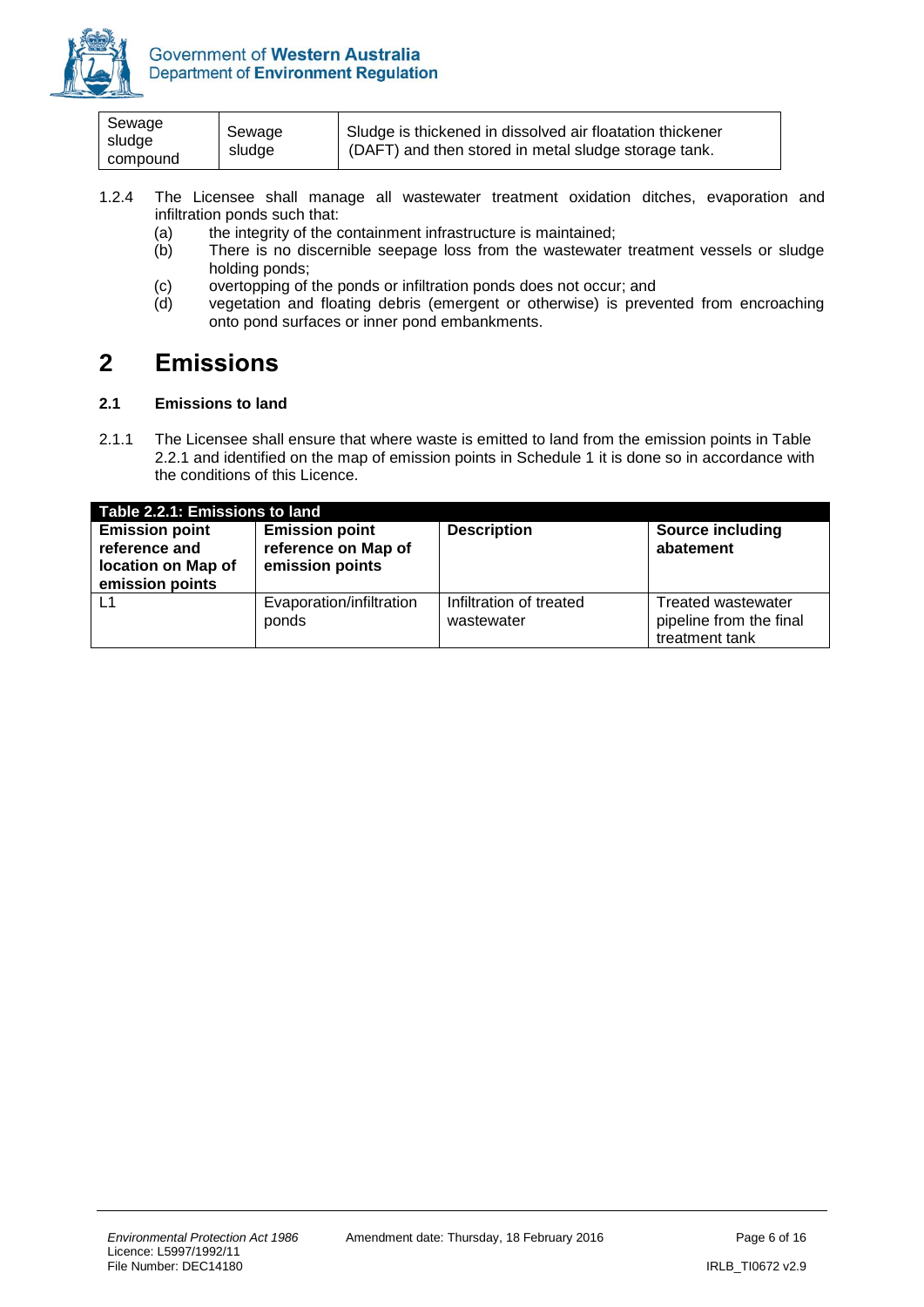

<span id="page-6-0"></span>

#### **3.1 General monitoring**

- 3.1.1 The licensee shall ensure that:
	- (a) all water samples are collected and preserved in accordance with AS/NZS 5667.1;
	- (b) all wastewater sampling is conducted in accordance with AS/NZS 5667.10;
	- (c) all groundwater sampling is conducted in accordance with AS/NZS 5667.11;
	- (d) all microbiological samples are collected and preserved in accordance with AS/NZS 2031; and
	- (e) all laboratory samples are submitted to and tested by a laboratory with current NATA accreditation for the parameters being measured [unless indicated otherwise in the relevant table].
- 3.1.2 The Licensee shall ensure that :
	- (a) monthly monitoring is undertaken at least 15 days apart; and
	- (b) quarterly monitoring is undertaken at least 45 days apart;
- 3.1.3 The Licensee shall ensure that all monitoring equipment used on the Premises to comply with the conditions of this Licence is calibrated in accordance with the manufacturer's specifications.
- 3.1.4 The Licensee shall, where the requirements for calibration cannot be practicably met, or a discrepancy exists in the interpretation of the requirements, bring these issues to the attention of the CEO accompanied with a report comprising details of any modifications to the methods.

#### **3.2 Monitoring of emissions to land**

3.2.1 The Licensee shall undertake the monitoring in Table 3.2.1 according to the specifications in that table.

| Table 3.2.1: Monitoring of emissions to land |                                     |                  |           |  |  |
|----------------------------------------------|-------------------------------------|------------------|-----------|--|--|
| <b>Emission point reference</b>              | <b>Units</b>                        | <b>Frequency</b> |           |  |  |
|                                              |                                     |                  |           |  |  |
|                                              | рH                                  |                  |           |  |  |
|                                              | Biochemical oxygen demand           |                  |           |  |  |
| L1 - treated wastewater                      | (BOD)                               |                  |           |  |  |
| discharged to the                            | <b>Total Dissolved Solids (TDS)</b> |                  |           |  |  |
| infiltration/evaporation                     | <b>Total Suspended Solids (TSS)</b> |                  | Quarterly |  |  |
| ponds from the final                         |                                     | mg/L             |           |  |  |
| treatment tank                               | Nitrate + Nitrite - Nitrogen        |                  |           |  |  |
|                                              | Ammonium nitrogen                   |                  |           |  |  |
|                                              | <b>Total Nitrogen</b>               |                  |           |  |  |
|                                              | <b>Total Phosphorous</b>            |                  |           |  |  |
|                                              | Escherichia coli                    | Cfu/100 ml       |           |  |  |

Note: In-field non NATA analysis of pH permitted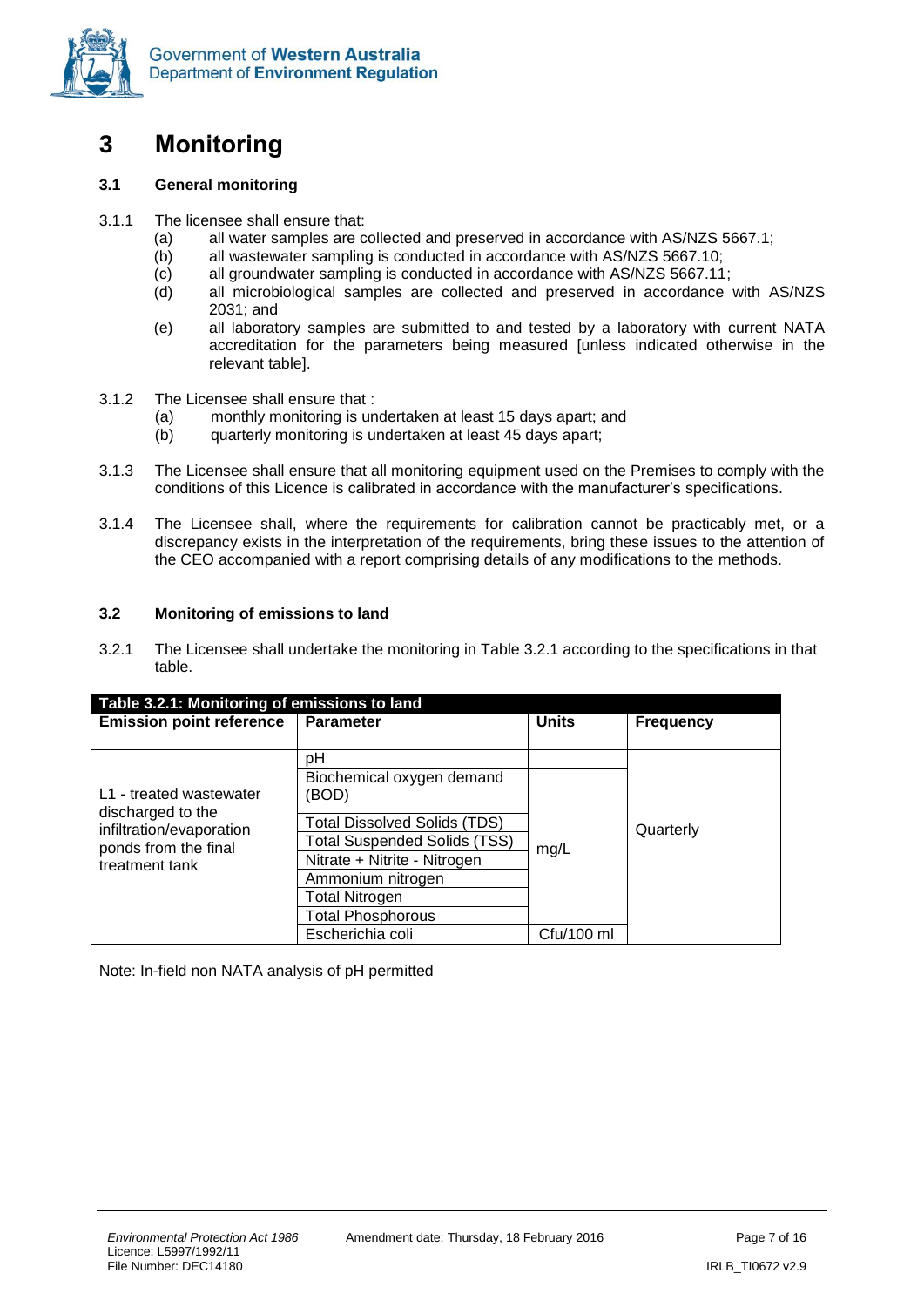

#### **3.3 Monitoring of inputs and outputs**

3.3.1 The Licensee shall undertake the monitoring in Table 3.3.1 according to the specifications in that table.

| Table 3.3.1: Monitoring of inputs and outputs                                               |                                                                                       |              |                         |                  |  |
|---------------------------------------------------------------------------------------------|---------------------------------------------------------------------------------------|--------------|-------------------------|------------------|--|
| Input/Output                                                                                | <b>Parameter</b>                                                                      | <b>Units</b> | <b>Averaging period</b> | <b>Frequency</b> |  |
| Sewage - Inlet Flow<br>Meter (rising main)                                                  | Volumetric<br>flow rate<br>(cumulative)                                               | $m^3$ /day   | Monthly                 | Monthly          |  |
| <b>Treated wastewater</b><br>discharged to<br>premises<br>infiltration/evaporation<br>ponds | Volume of<br>treated<br>wastewater<br>determined<br>by inflow<br>monitoring<br>device | $m^3$ /day   | Monthly                 | Monthly          |  |

#### **3.4 Ambient environmental quality monitoring**

3.4.1 The Licensee shall undertake the monitoring in Table 3.4.1 according to the specifications in that table and record and investigate results that do not meet any limit specified.

| Table 3.4.1: Monitoring of ambient groundwater quality |                         |           |                |                     |                  |  |
|--------------------------------------------------------|-------------------------|-----------|----------------|---------------------|------------------|--|
| <b>Monitoring point</b><br>reference and<br>location   | <b>Parameter</b>        | Target    | <b>Units</b>   | Averaging<br>period | <b>Frequency</b> |  |
|                                                        | рH                      |           |                |                     |                  |  |
| B1/83, B1/84,                                          | Electrical conductivity |           | mS/m           |                     | Quarterly        |  |
| B2/84, B6/88 and                                       | Total dissolved solids  | None      |                | Spot                |                  |  |
| B7/88                                                  | Total nitrogen          | specified | sample<br>mg/L |                     |                  |  |
|                                                        | Total phosphorus        |           |                |                     |                  |  |
|                                                        | Standing water level    |           | mAHD           |                     |                  |  |

Note: Note: In-field non NATA analysis of pH permitted

### <span id="page-7-0"></span>**4 Information**

#### **4.1 Records**

- 4.1.1 All information and records required by the Licence shall:
	- (a) be legible;
	- (b) if amended, be amended in such a way that the original and subsequent amendments remain legible or are capable of retrieval;
	- (c) except for records listed in 4.1.1(d) be retained for at least 6 years from the date the records were made or until the expiry of the Licence or any subsequent licence; and
	- (d) for those following records, be retained until the expiry of the Licence and any subsequent licence:
		- (i) off-site environmental effects; or
		- (ii) matters which affect the condition of the land or waters.
- 4.1.2 The Licensee shall ensure that:
	- (a) any person left in charge of the Premises is aware of the conditions of the Licence and has access at all times to the Licence or copies thereof; and
	- (b) any person who performs tasks on the Premises is informed of all of the conditions of the Licence that relate to the tasks which that person is performing.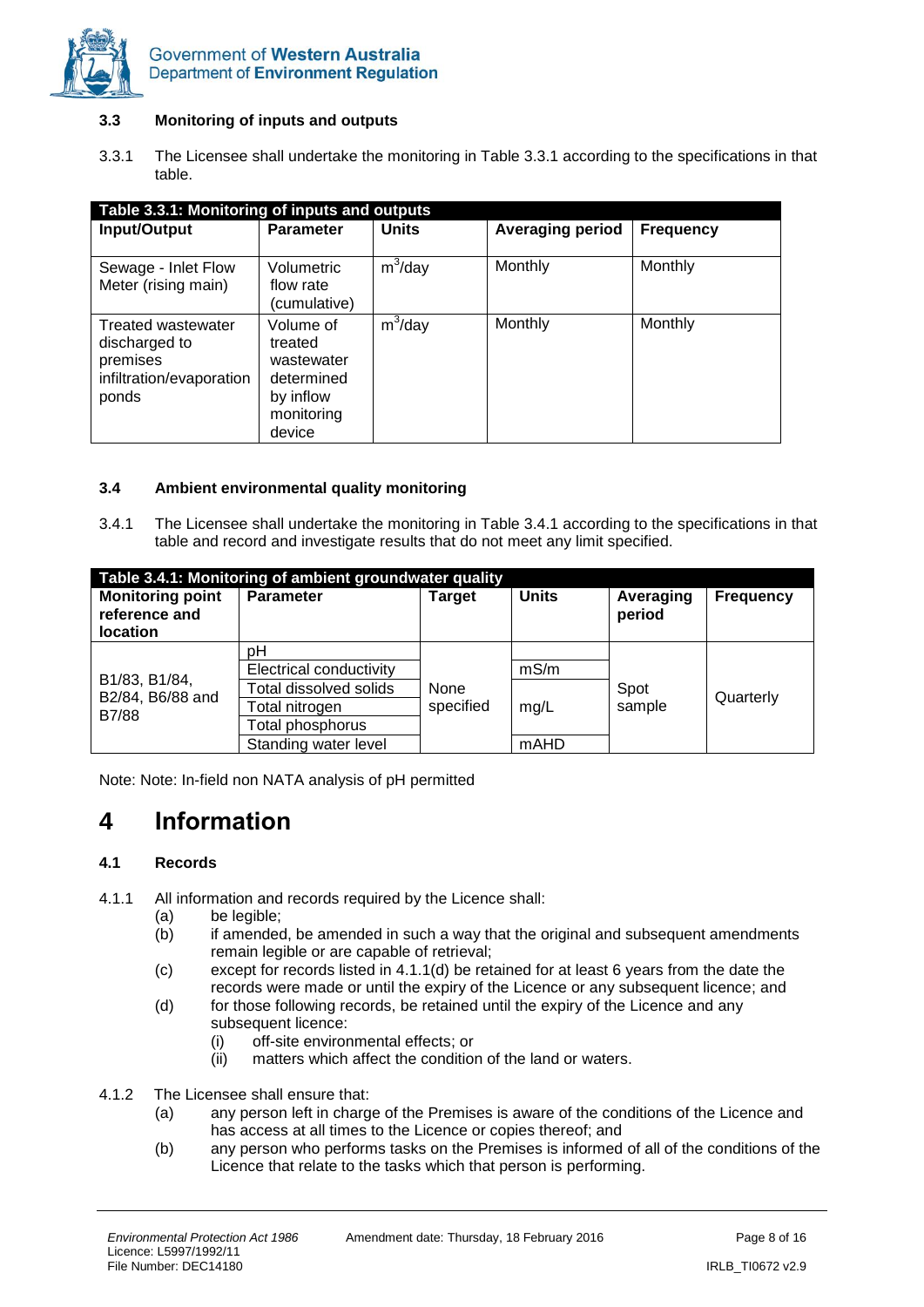

- 4.1.3 The Licensee shall complete an Annual Audit Compliance Report indicating the extent to which the Licensee has complied with the conditions of the Licence, and any previous licence issued under Part V of the Act for the Premises for the previous annual period.
- 4.1.4 The Licensee shall implement a complaints management system that as a minimum records the number and details of complaints received concerning the environmental impact of the activities undertaken at the Premises and any action taken in response to the complaint.

#### **4.2 Reporting**

4.2.1 The Licensee shall submit to the CEO an Annual Environmental Report by 1 September each year. The report shall contain the information listed in Table 5.2.1 in the format or form specified in that table.

| Table 4.2.1: Annual Environmental Report   |                                                                                                                                                                                                                                        |                                                           |
|--------------------------------------------|----------------------------------------------------------------------------------------------------------------------------------------------------------------------------------------------------------------------------------------|-----------------------------------------------------------|
| <b>Condition or table</b><br>(if relevant) | <b>Parameter</b>                                                                                                                                                                                                                       | Format or form <sup>1</sup>                               |
|                                            | Summary of treated wastewater reuse from the<br>premises                                                                                                                                                                               | None specified                                            |
|                                            | Summary of any changes to site boundaries, location of<br>monitoring and sampling points (both on and off-site),<br>discharge points, waste storage areas, surface water<br>drainage and on-site and/or off-site impacts or pollution. | None specified                                            |
|                                            | Summary of any failure or malfunction of any pollution<br>control equipment or any incidents that have occurred<br>during the annual period and any action taken                                                                       | None specified                                            |
|                                            | Monitoring of emissions to land                                                                                                                                                                                                        | None specified                                            |
| Table 3.2.1                                | Contaminant loading (kg/day - monthly average) to land<br>of parameters monitored in Table 3.2.1 (except pH and<br>E.coli)                                                                                                             | None specified                                            |
| Table 3.3.1                                | Monitoring of inputs and outputs                                                                                                                                                                                                       | None specified                                            |
| Table 3.4.1                                | Ambient groundwater quality monitoring including an<br>assessment of the monitoring against previous<br>monitoring results.                                                                                                            | None specified                                            |
| 4.1.3                                      | Compliance                                                                                                                                                                                                                             | <b>Annual Audit</b><br><b>Compliance Report</b><br>(AACR) |
| 4.1.4                                      | Complaints summary                                                                                                                                                                                                                     | None specified                                            |

Note 1: Forms are in Schedule 2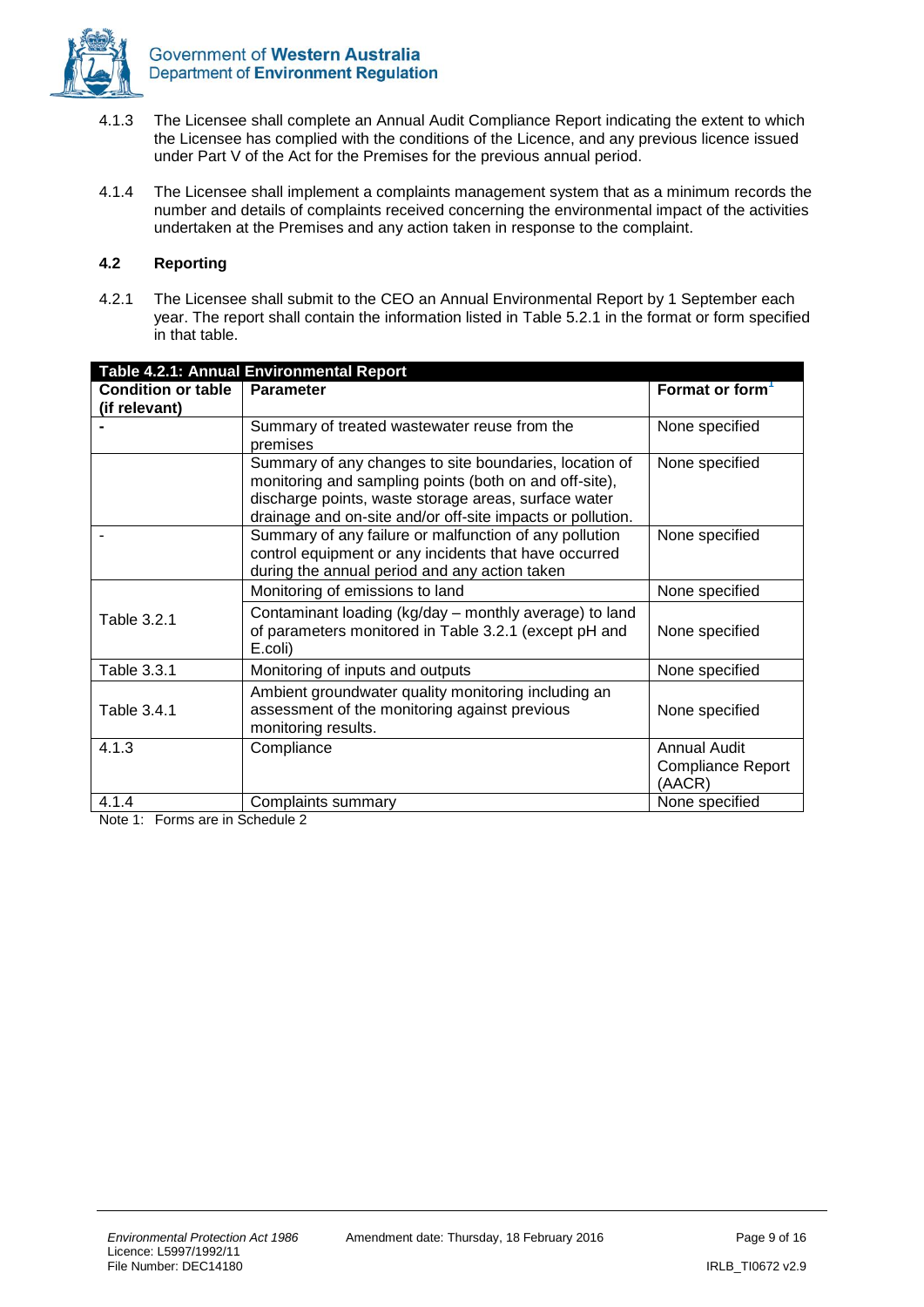

4.2.2 The Licensee shall submit the information in Table 4.2.3 to the CEO according to the specifications in that table.

| Table 4.2.3: Non-annual reporting requirements |                                                                                                                                             |                            |                                                                 |                                                      |
|------------------------------------------------|---------------------------------------------------------------------------------------------------------------------------------------------|----------------------------|-----------------------------------------------------------------|------------------------------------------------------|
| <b>Condition or table</b><br>(if relevant)     | <b>Parameter</b>                                                                                                                            | <b>Reporting</b><br>period | <b>Reporting date</b><br>(after end of the<br>reporting period) | Format or form <sup>1</sup>                          |
|                                                | Copies of original<br>monitoring reports<br>submitted to the<br>Licensee by third<br>parties                                                | <b>Not</b><br>Applicable   | Within 14 days of<br>the CEOs request                           | As received by the<br>Licensee from third<br>parties |
|                                                | Taking a treatment<br>pond offline for<br>maintenance works<br>that may result in an<br>increase in odour<br>emissions from the<br>premises |                            | No less than 24<br>hours in advance<br>of works                 | None specified                                       |

#### **4.3 Notification**

4.3.1 The Licensee shall ensure that the parameters listed in Table 5.3.1 are notified to the CEO in accordance with the notification requirements of the table.

| Table 4.3.1: Notification requirements        |                                                 |                                                                                                                             |                              |
|-----------------------------------------------|-------------------------------------------------|-----------------------------------------------------------------------------------------------------------------------------|------------------------------|
| <b>Condition</b><br>or table<br>(if relevant) | <b>Parameter</b>                                | Notification requirement <sup>1</sup>                                                                                       | <b>Format</b><br>or form $2$ |
| 1.2.1, 1.2.2                                  | Breach of any limit specified<br>in the Licence | Part A: As soon as practicable but no<br>later than 5pm of the next usual working<br>day.<br>Part B: As soon as practicable | N <sub>1</sub>               |
| 3.1.4                                         | Calibration report                              | As soon as practicable.                                                                                                     | None<br>specified            |

Note 1: Notification requirements in the Licence shall not negate the requirement to comply with s72 of the Act Note 2: Forms are in Schedule 2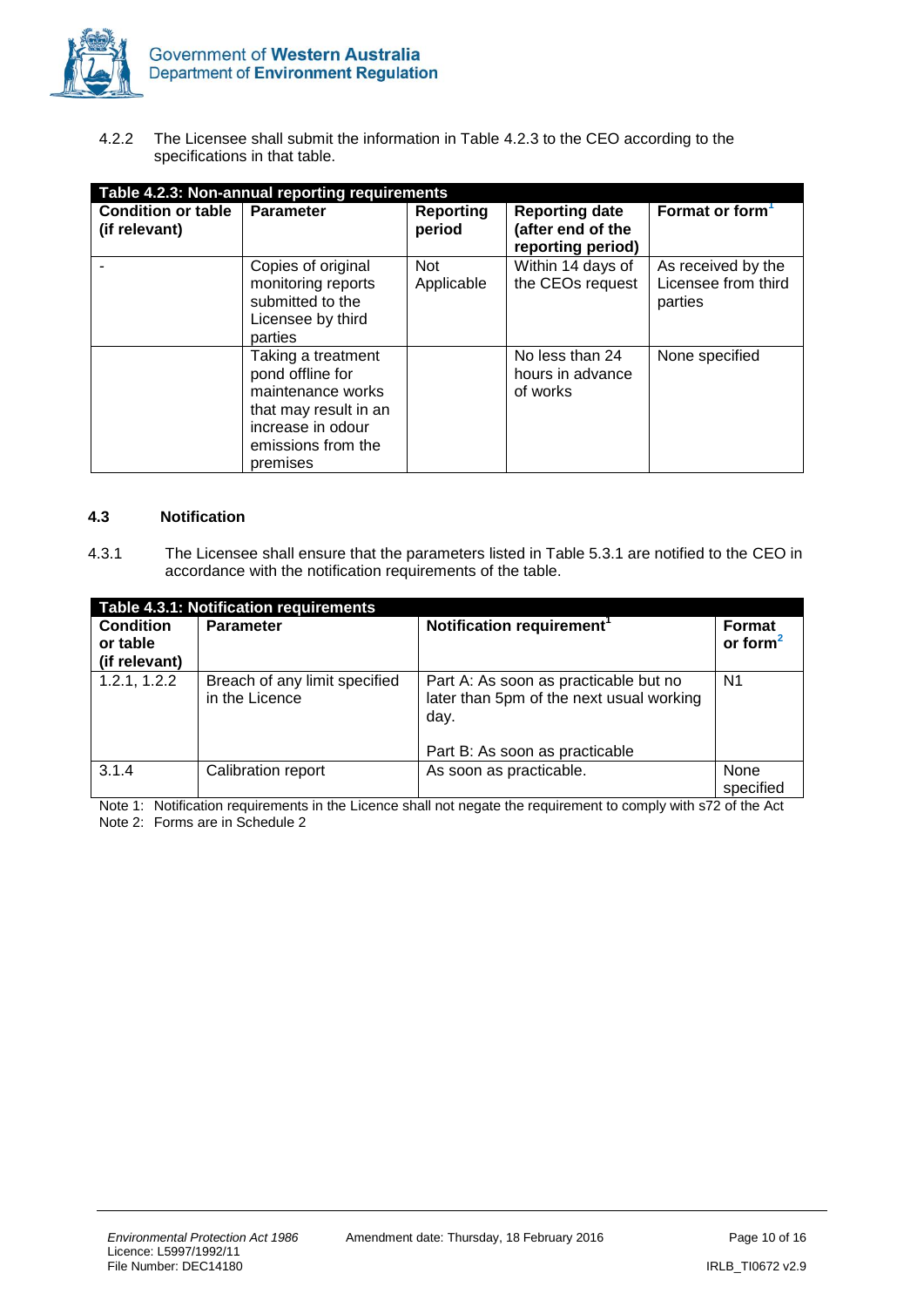

## <span id="page-10-0"></span>**Schedule 1: Maps**

#### **Premises map**

The Premises is shown in the map[s] below. The blue line depicts the Premises boundary.



 $\Gamma$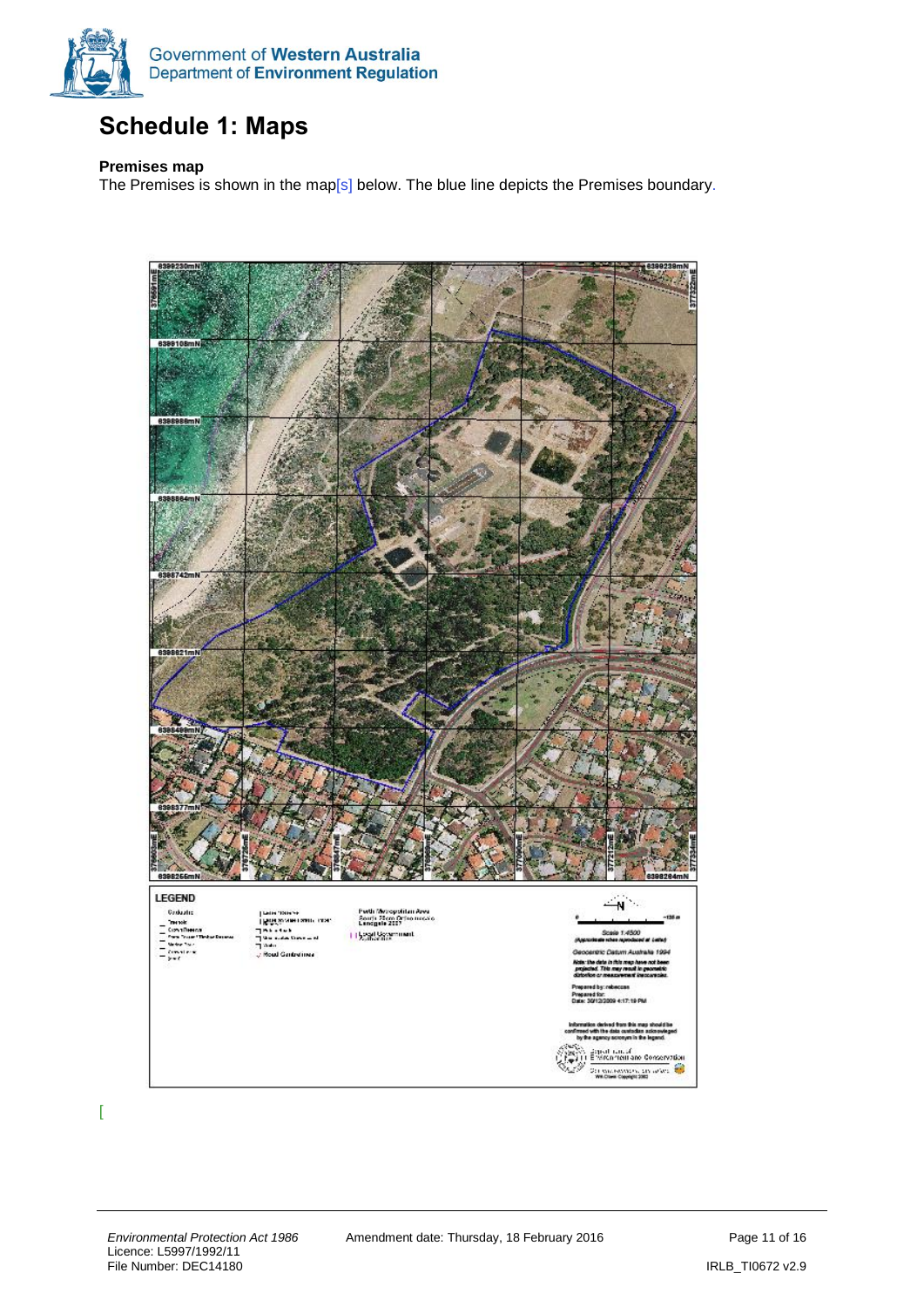

## <span id="page-11-0"></span>**Schedule 2: Reporting & notification forms**

These forms are provided for the proponent to report monitoring and other data required by the Licence. They can be requested in an electronic format.

## ANNUAL AUDIT COMPLIANCE REPORT PROFORMA

#### **SECTION A LICENCE DETAILS**

| Licence Number:   |    | Licence File Number: |
|-------------------|----|----------------------|
| Company Name:     |    | ABN:                 |
| Trading as:       |    |                      |
| Reporting period: |    |                      |
|                   | to |                      |

#### **STATEMENT OF COMPLIANCE WITH LICENCE CONDITIONS**

1. Were all conditions of the Licence complied with within the reporting period? (please tick the appropriate box)

Yes □ Please proceed to Section C

No □ Please proceed to Section B

Each page must be initialled by the person(s) who signs Section C of this Annual Audit Compliance Report (AACR).

Initial: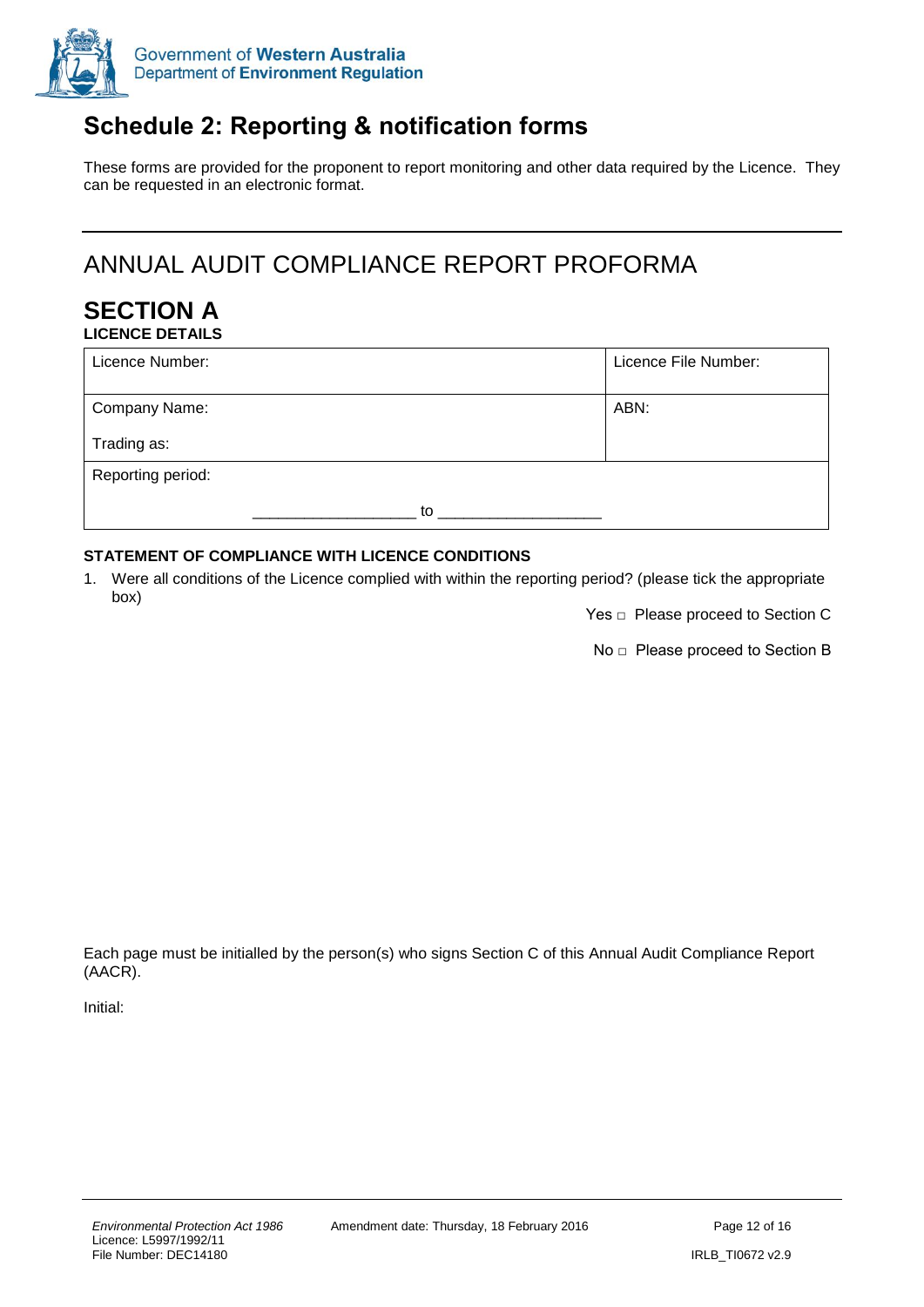

#### **SECTION B DETAILS OF NON-COMPLIANCE WITH LICENCE CONDITION.**

Please use a separate page for each Licence condition that was not complied with.

| a) Licence condition not complied with:                                                                                                                                                                                       |           |  |
|-------------------------------------------------------------------------------------------------------------------------------------------------------------------------------------------------------------------------------|-----------|--|
|                                                                                                                                                                                                                               |           |  |
| b) Date(s) when the non compliance occurred, if applicable:                                                                                                                                                                   |           |  |
|                                                                                                                                                                                                                               |           |  |
| c) Was this non compliance reported to DER?:                                                                                                                                                                                  |           |  |
| $\mathsf{\underline{J}}$ Yes<br>Reported to DER verbally<br>Date ___________<br>Reported to DER in writing<br>Date and the state of the state of the state of the state of the state of the state of the state of the state o | $\Box$ No |  |
| d) Has DER taken, or finalised any action in relation to the non compliance?:                                                                                                                                                 |           |  |
|                                                                                                                                                                                                                               |           |  |
| e) Summary of particulars of the non compliance, and what was the environmental impact:                                                                                                                                       |           |  |
|                                                                                                                                                                                                                               |           |  |
| f) If relevant, the precise location where the non compliance occurred (attach map or diagram):                                                                                                                               |           |  |
|                                                                                                                                                                                                                               |           |  |
| g) Cause of non compliance:                                                                                                                                                                                                   |           |  |
|                                                                                                                                                                                                                               |           |  |
| h) Action taken, or that will be taken to mitigate any adverse effects of the non compliance:                                                                                                                                 |           |  |
|                                                                                                                                                                                                                               |           |  |
| i) Action taken or that will be taken to prevent recurrence of the non compliance:                                                                                                                                            |           |  |
|                                                                                                                                                                                                                               |           |  |
| Each page must be initialled by the person(s) who signs Section C of this AACR                                                                                                                                                |           |  |

Initial: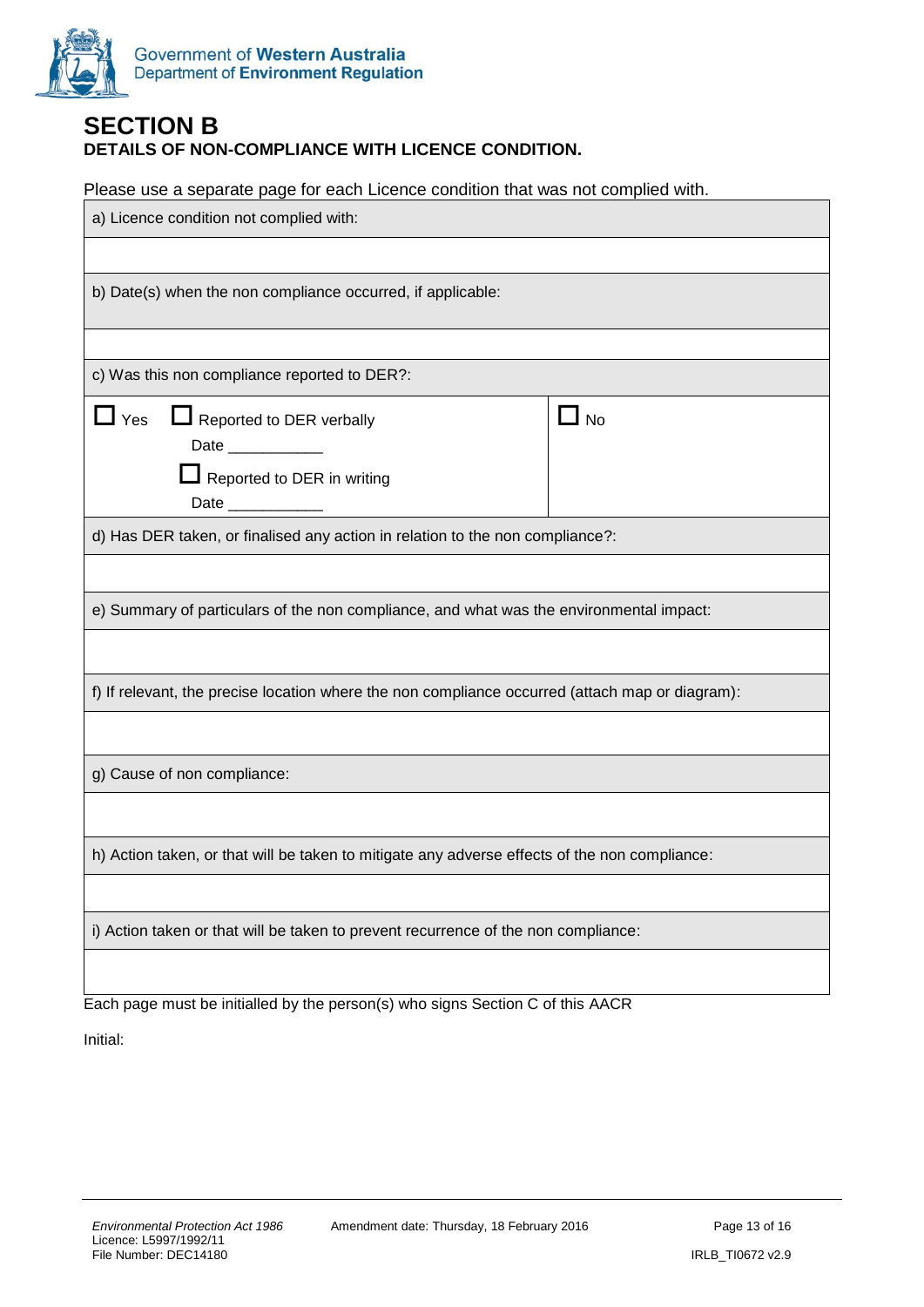

## **SECTION C**

#### **SIGNATURE AND CERTIFICATION**

This Annual Audit Compliance Report (AACR) may only be signed by a person(s) with legal authority to sign it. The ways in which the AACR must be signed and certified, and the people who may sign the statement, are set out below.

Please tick the box next to the category that describes how this AACR is being signed. If you are uncertain about who is entitled to sign or which category to tick, please contact the licensing officer for your premises.

| If the licence holder is                                 |        | The Annual Audit Compliance Report must be signed and certified:                                                                                                         |
|----------------------------------------------------------|--------|--------------------------------------------------------------------------------------------------------------------------------------------------------------------------|
|                                                          | $\Box$ | by the individual licence holder, or                                                                                                                                     |
| An individual                                            | $\Box$ | by a person approved in writing by the Chief Executive Officer of the<br>Department of Environment Regulation to sign on the licensee's behalf.                          |
| A firm or other                                          | $\Box$ | by the principal executive officer of the licensee; or                                                                                                                   |
| unincorporated<br>company                                | $\Box$ | by a person with authority to sign on the licensee's behalf who is approved in<br>writing by the Chief Executive Officer of the Department of Environment<br>Regulation. |
|                                                          | $\Box$ | by affixing the common seal of the licensee in accordance with the<br>Corporations Act 2001; or                                                                          |
|                                                          | $\Box$ | by two directors of the licensee; or                                                                                                                                     |
|                                                          | $\Box$ | by a director and a company secretary of the licensee, or                                                                                                                |
| A corporation                                            | $\Box$ | if the licensee is a proprietary company that has a sole director who is also<br>the sole company secretary – by that director, or                                       |
|                                                          | $\Box$ | by the principal executive officer of the licensee; or                                                                                                                   |
|                                                          | $\Box$ | by a person with authority to sign on the licensee's behalf who is approved<br>in writing by the Chief Executive Officer of the Department of Environment<br>Regulation. |
|                                                          | $\Box$ | by the principal executive officer of the licensee; or                                                                                                                   |
| A public authority<br>(other than a local<br>government) | $\Box$ | by a person with authority to sign on the licensee's behalf who is approved<br>in writing by the Chief Executive Officer of the Department of Environment<br>Regulation. |
| a local government                                       | $\Box$ | by the chief executive officer of the licensee; or                                                                                                                       |
|                                                          | $\Box$ | by affixing the seal of the local government.                                                                                                                            |

It is an offence under section 112 of the *Environmental Protection Act 1986* for a person to give information on this form that to their knowledge is false or misleading in a material particular. There is a maximum penalty of \$50,000 for an individual or body corporate.

I/We declare that the information in this annual audit compliance report is correct and not false or misleading in a material particular.

| SIGNATURE: ___________________________     |       |
|--------------------------------------------|-------|
| NAME:                                      | NAME: |
| POSITION: ________________________________ |       |
|                                            |       |
| SEAL (if signing under seal)               |       |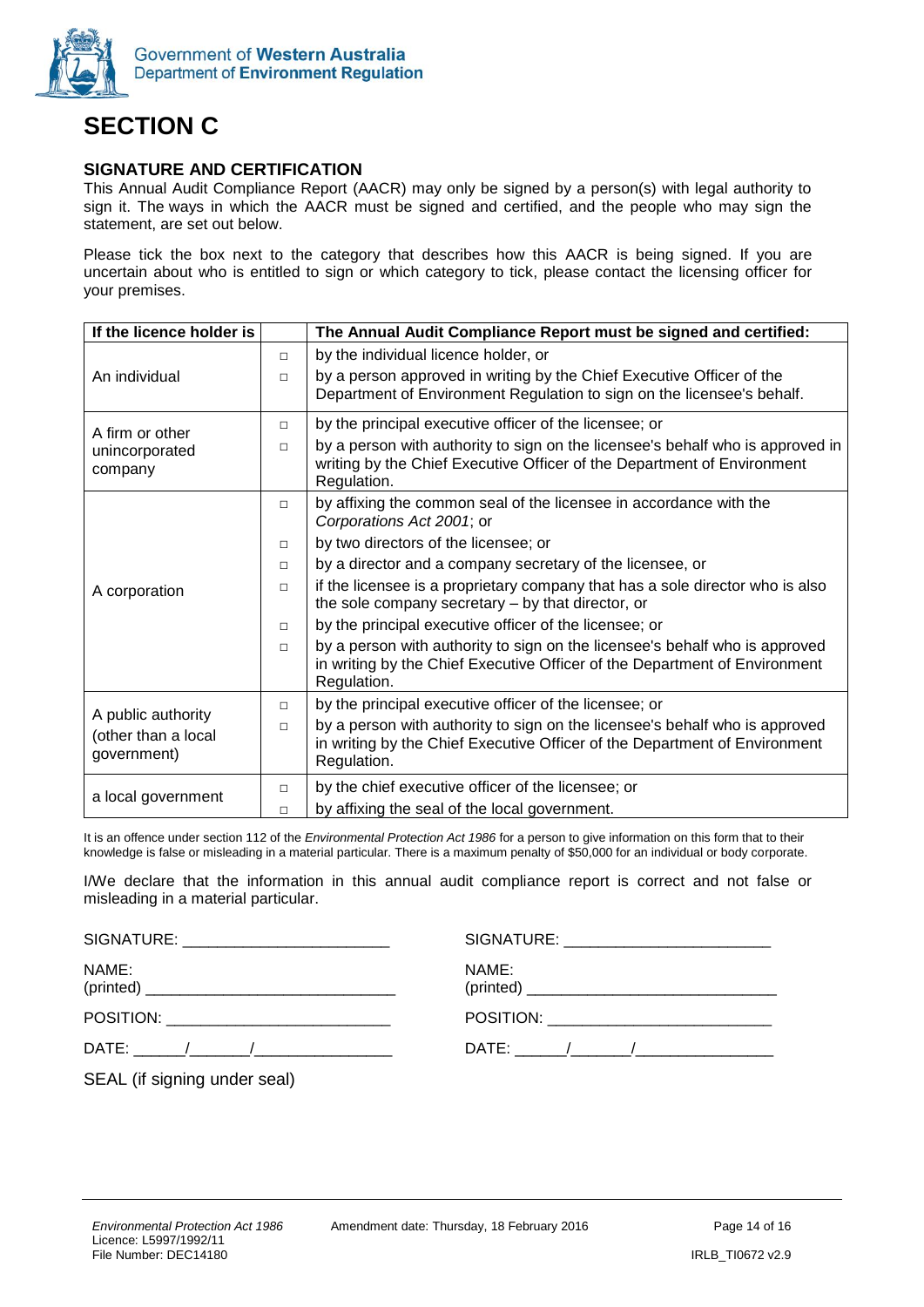

Licence: L5997/1992/11 Licensee: Water Corporation Form: N1 N1 Date of breach:

#### **Notification of detection of the breach of a limit.**

These pages outline the information that the operator must provide.

Units of measurement used in information supplied under Part A and B requirements shall be appropriate to the circumstances of the emission. Where appropriate, a comparison should be made of actual emissions and authorised emission limits.

### Part A

| Licence Number                 |  |
|--------------------------------|--|
| Name of operator               |  |
| Location of Premises           |  |
| Time and date of the detection |  |

| Notification requirements for the breach of a limit |  |  |
|-----------------------------------------------------|--|--|
| Emission point reference/ source                    |  |  |
| Parameter(s)                                        |  |  |
| Limit                                               |  |  |
| Measured value                                      |  |  |
| Date and time of monitoring                         |  |  |
| Measures taken, or intended to                      |  |  |
| be taken, to stop the emission                      |  |  |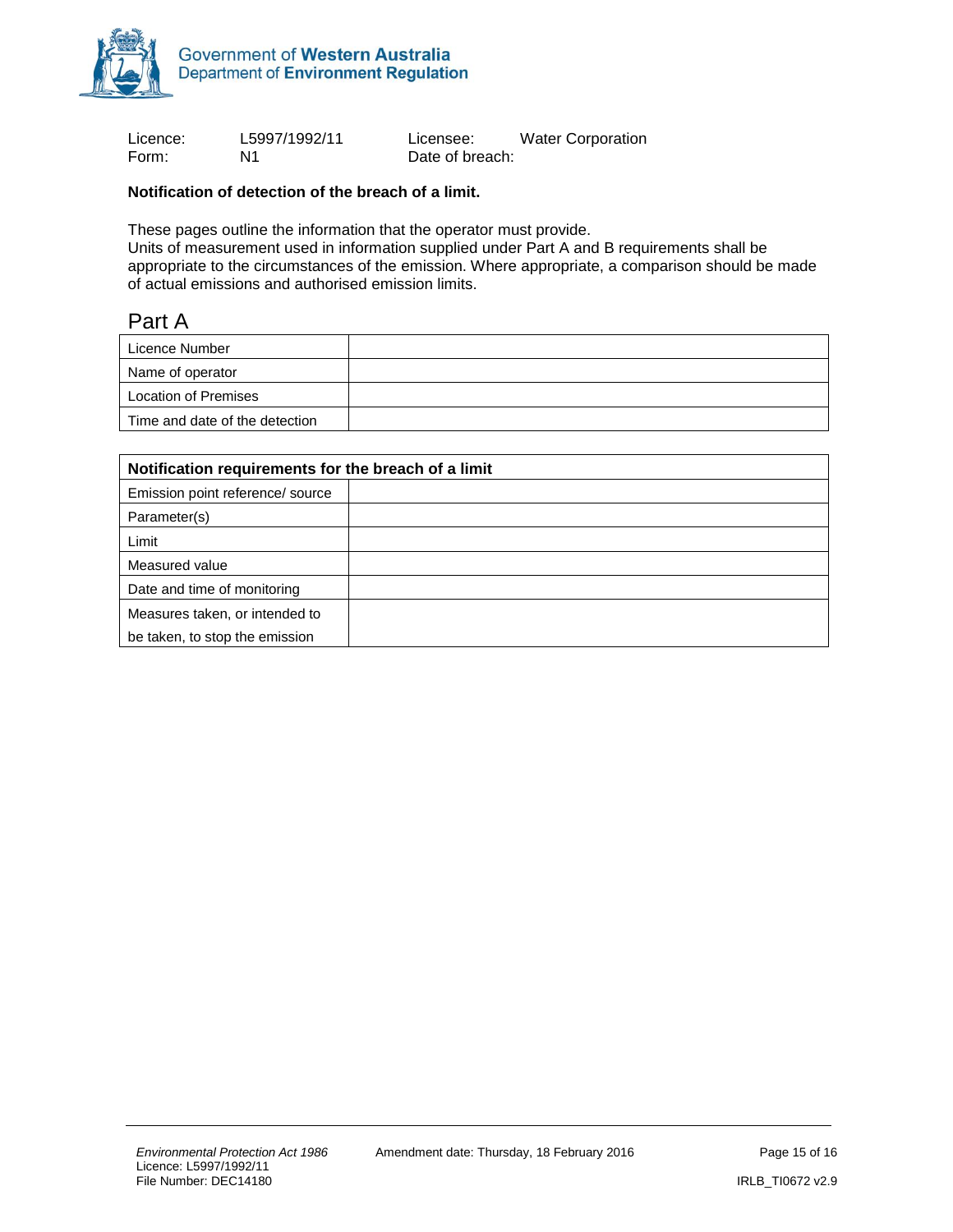

### Part B

| Any more accurate information on the matters for<br>notification under Part A. |  |
|--------------------------------------------------------------------------------|--|
| Measures taken, or intended to be taken, to                                    |  |
| prevent a recurrence of the incident.                                          |  |
|                                                                                |  |
| Measures taken, or intended to be taken, to rectify,                           |  |
| limit or prevent any pollution of the environment                              |  |
| which has been or may be caused by the emission.                               |  |
|                                                                                |  |
| The dates of any previous N1 notifications for the                             |  |
| Premises in the preceding 24 months.                                           |  |
|                                                                                |  |
|                                                                                |  |
|                                                                                |  |

| Name                   |  |
|------------------------|--|
| Post                   |  |
| Signature on behalf of |  |
| Water Corporation      |  |
| Date                   |  |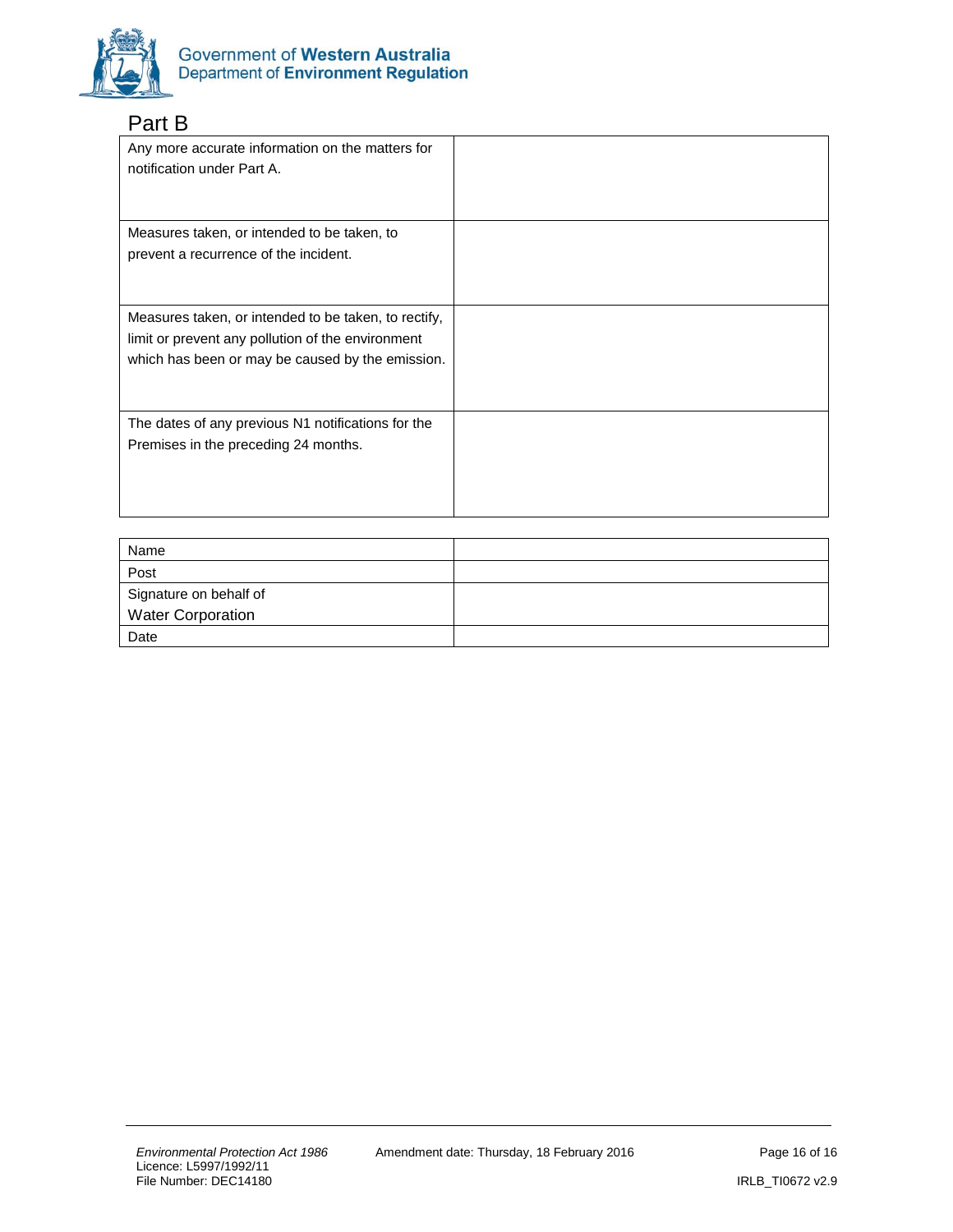<span id="page-16-0"></span>

# **Decision Document**

*Environmental Protection Act 1986,* **Part V**

| <b>Proponent:</b><br><b>Licence:</b> | <b>Water Corporation</b><br>L5997/1992/11                                                                                        |
|--------------------------------------|----------------------------------------------------------------------------------------------------------------------------------|
|                                      |                                                                                                                                  |
| <b>Registered office:</b>            | 629 Newcastle Street<br>LEEDERVILLE WA 6007                                                                                      |
| Premises address:                    | Mandurah No. 2 (Halls Head) Wastewater Treatment Plant<br>Peelwood Parade<br>HALLS HEAD WA 6210<br>Being Lot 10 on Diagram 79777 |
| <b>Issue date:</b>                   | Thursday, 24 October 2013                                                                                                        |
|                                      | <b>Commencement date:</b> Friday, 01 November 2013                                                                               |

**Expiry date:** Wednesday, 31 October 2018

**Amendment date:** Thursday, 18 February 2016

#### **Decision**

Based on the assessment detailed in this document the Department of Environment Regulation (DER), has decided to issue an amended licence. DER considers that in reaching this decision, it has taken into account all relevant considerations and legal requirements and that the Licence and its conditions will ensure that an appropriate level of environmental protection is provided.

Decision Document prepared by: Dr Bhabesh Das

Senior Licensing Officer

Decision Document authorised by: Caron Goodbourn

A/Manager Licensing (Waste Industries)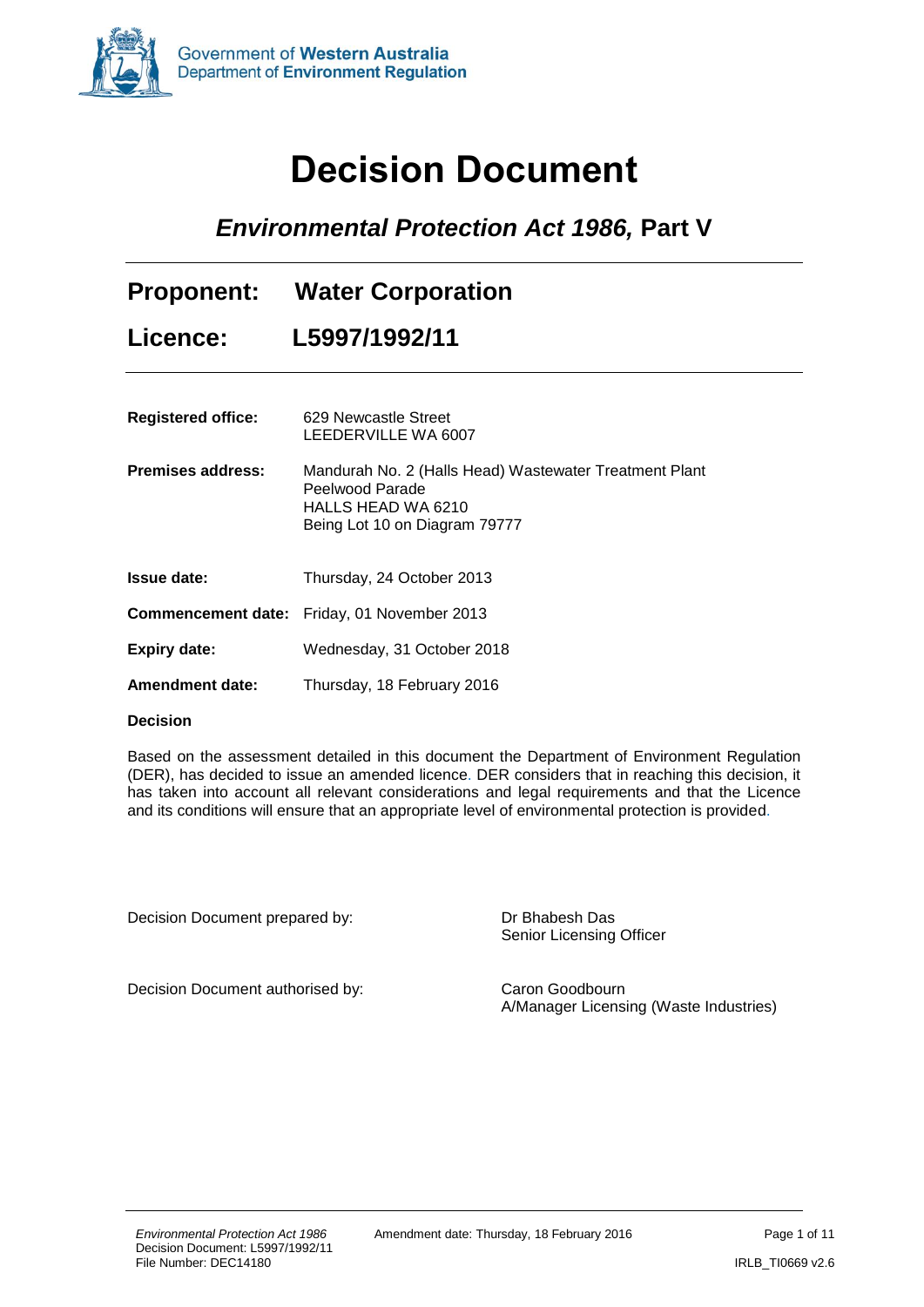

## <span id="page-17-0"></span>**Contents**

|          | <b>Decision Document</b>                     |    |
|----------|----------------------------------------------|----|
| Contents |                                              | 2  |
|          | Purpose of this Document                     | 2  |
| 2        | Administrative summary                       | 3  |
| 3        | Executive summary of proposal and assessment | 4  |
| 4        | Decision table                               | 5  |
| 5        | Advertisement and consultation table         | 8  |
| 6        | <b>Risk Assessment</b>                       | 11 |
|          |                                              |    |

## <span id="page-17-1"></span>**1 Purpose of this Document**

This decision document explains how DER has assessed and determined the application and provides a record of DER's decision-making process and how relevant factors have been taken into account. Stakeholders should note that this document is limited to DER's assessment and decision making under Part V of the *Environmental Protection Act 1986.* Other approvals may be required for the proposal, and it is the proponent's responsibility to ensure they have all relevant approvals for their Premises.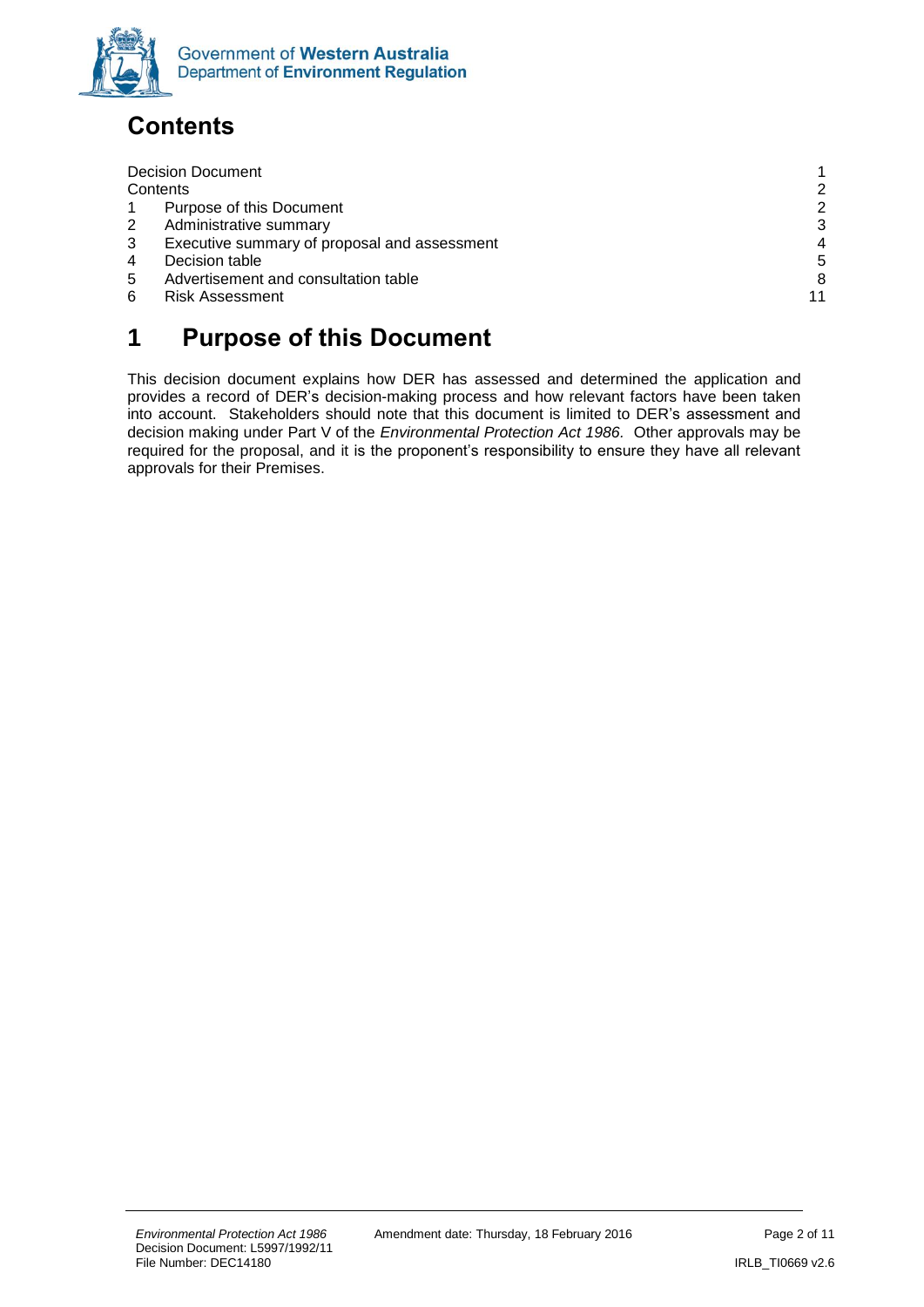

## <span id="page-18-0"></span>**2 Administrative summary**

| <b>Administrative details</b>                                                                                                                             |                                                                                       |                 |  |                                                |
|-----------------------------------------------------------------------------------------------------------------------------------------------------------|---------------------------------------------------------------------------------------|-----------------|--|------------------------------------------------|
| Application type                                                                                                                                          | <b>Works Approval</b><br>New Licence<br>Licence amendment<br>Works Approval amendment |                 |  |                                                |
| Activities that cause the premises to become<br>prescribed premises                                                                                       | Category number(s)                                                                    |                 |  | <b>Assessed design</b><br>capacity             |
|                                                                                                                                                           | 54                                                                                    |                 |  | 5800 $m^3$ /day                                |
| Application verified                                                                                                                                      | Date: N/A                                                                             |                 |  |                                                |
| Application fee paid                                                                                                                                      | Date: N/A<br>$Yes \Box$                                                               | No <sub>1</sub> |  | $N/A\nabla$                                    |
| Works Approval has been complied with                                                                                                                     |                                                                                       |                 |  |                                                |
| Compliance Certificate received                                                                                                                           | Yes[                                                                                  | No              |  | $N/A\boxtimes$                                 |
| Commercial-in-confidence claim                                                                                                                            | $Yes \Box$                                                                            | $No\neg\neg$    |  |                                                |
| Commercial-in-confidence claim outcome                                                                                                                    |                                                                                       |                 |  |                                                |
| Is the proposal a Major Resource Project?                                                                                                                 | $Yes \Box$                                                                            | $No\boxtimes$   |  |                                                |
| Was the proposal referred to the Environmental<br>Protection Authority (EPA) under Part IV of the                                                         | $Yes \Box$                                                                            | $No\neg\neg$    |  | Referral decision No:                          |
| <b>Environmental Protection Act 1986?</b>                                                                                                                 |                                                                                       |                 |  | Managed under Part V<br>Assessed under Part IV |
|                                                                                                                                                           |                                                                                       |                 |  | Ministerial statement No:                      |
| Is the proposal subject to Ministerial Conditions?                                                                                                        | $Yes \Box$                                                                            | $No\boxtimes$   |  |                                                |
|                                                                                                                                                           |                                                                                       |                 |  | EPA Report No:                                 |
| Does the proposal involve a discharge of waste                                                                                                            | $Yes \Box$                                                                            | $No\neg\neg$    |  |                                                |
| into a designated area (as defined in section 57<br>Department of Water consulted Yes $\Box$ No $\boxtimes$<br>of the Environmental Protection Act 1986)? |                                                                                       |                 |  |                                                |
| $No\boxtimes$<br>Is the Premises within an Environmental Protection Policy (EPP) Area Yes□                                                                |                                                                                       |                 |  |                                                |
| If Yes include details of which EPP(s) here.                                                                                                              |                                                                                       |                 |  |                                                |
| Is the Premises subject to any EPP requirements?                                                                                                          | $Yes \Box$                                                                            | $No\boxtimes$   |  |                                                |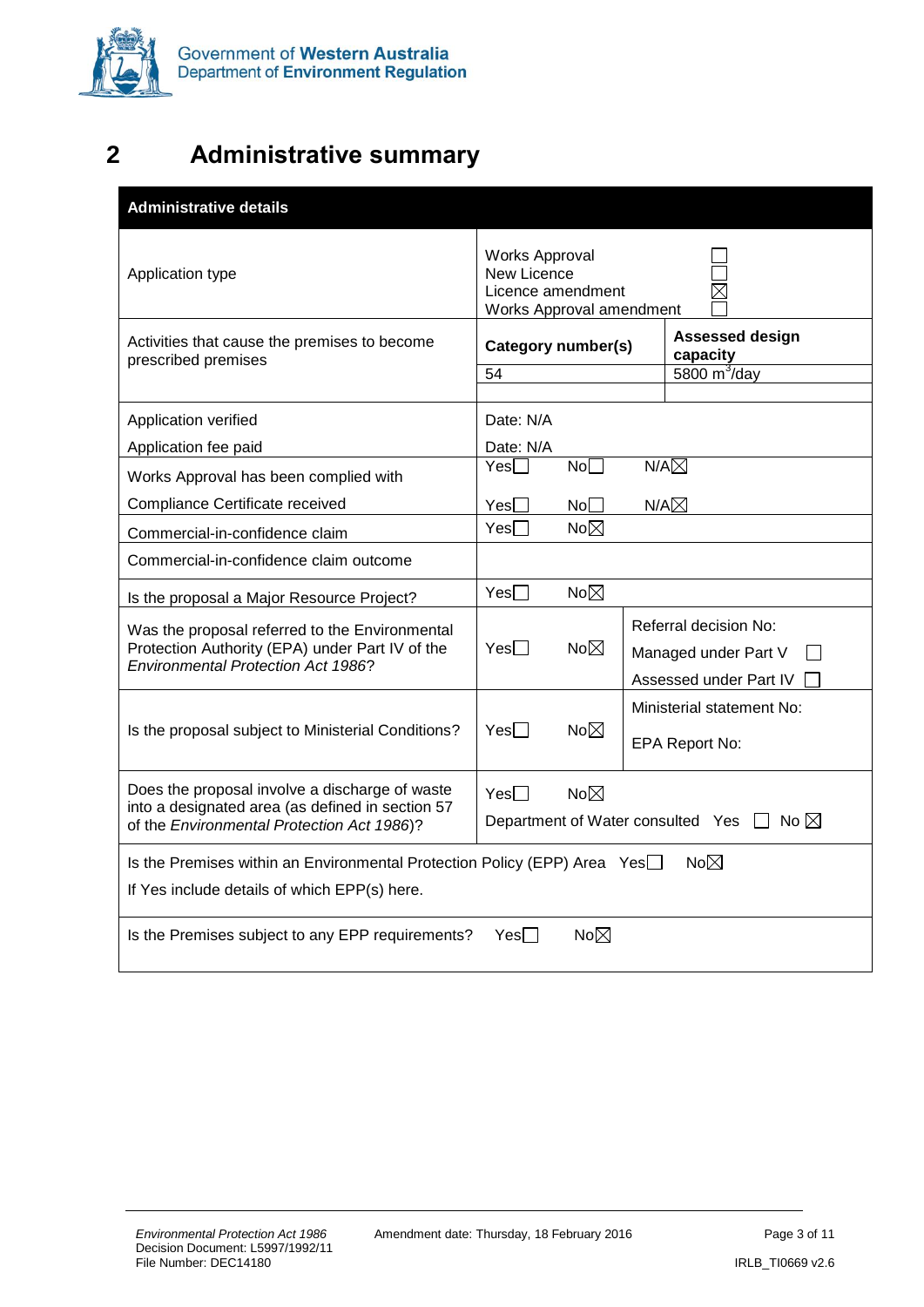

### <span id="page-19-0"></span>**3 Executive summary of proposal and assessment**

The Mandurah No.2 (Halls Head) WWTP is located at Lot 10, Peelwood Parade, Halls Head. The WWTP is located on the Swan Coastal Plain; it is generally low-lying and flat bordered by the Indian Ocean to the west. The site is located within the Spearwood Dune System, and the soils on-site consist of flat stony plain with poorly drained shallow siliceous sands and large areas of bare limestone pavement.

The WWTP is located within the residential area of Halls Head. The plant is surrounded on three sides by houses the closest being 200m from the actual WWTP.

The WWTP is designed to treat wastewater to a tertiary standard and consists of two oxidation ditches and four clarifiers. All waste activated sludge is thickened on site and trucked to the Gordon Road WWTP for dewatering. All treated wastewater is discharged into on-site infiltration basins. A portion of infiltrated wastewater is recovered via bores surrounding the WWTP and used to irrigate public open space in the Seascapes urban development.

The groundwater at the site is generally within 2.0-4.0m of the natural ground surface. The WWTP is within 5km of the Ramsar site wetland the Peel-Yalgorup System.

The potential emissions from the site are fugitive emissions in the form of odour and discharges to land from the on-site infiltration and off site reuse (irrigation) of infiltrated/treated wastewater.

This partial decision document has been prepared for amendment to the licence. Table 4 provides details and justification for the amendments. Water Corporation submitted a P4 application dated 26 May 2015 to amend its Licence. The application requests that the volume of treated wastewater discharged to the infiltration ponds be determined by the existing inflow monitoring device. Mandurah No. 2 WWTP is a tank based system. The variance between the measured inflow and outflow will be insignificant for a tank based system.

In progressing this amendment, DER has considered whether the risk profile of emissions and discharges from the premises have significantly changed since the previous licence was granted. No significant changes have occurred and therefore DER has not amended conditions relating to emissions and discharges. Category 61 has been removed on the advice from Water Corporation that it does not accept liquid wastes generated from other premises at Halls Head WWTP.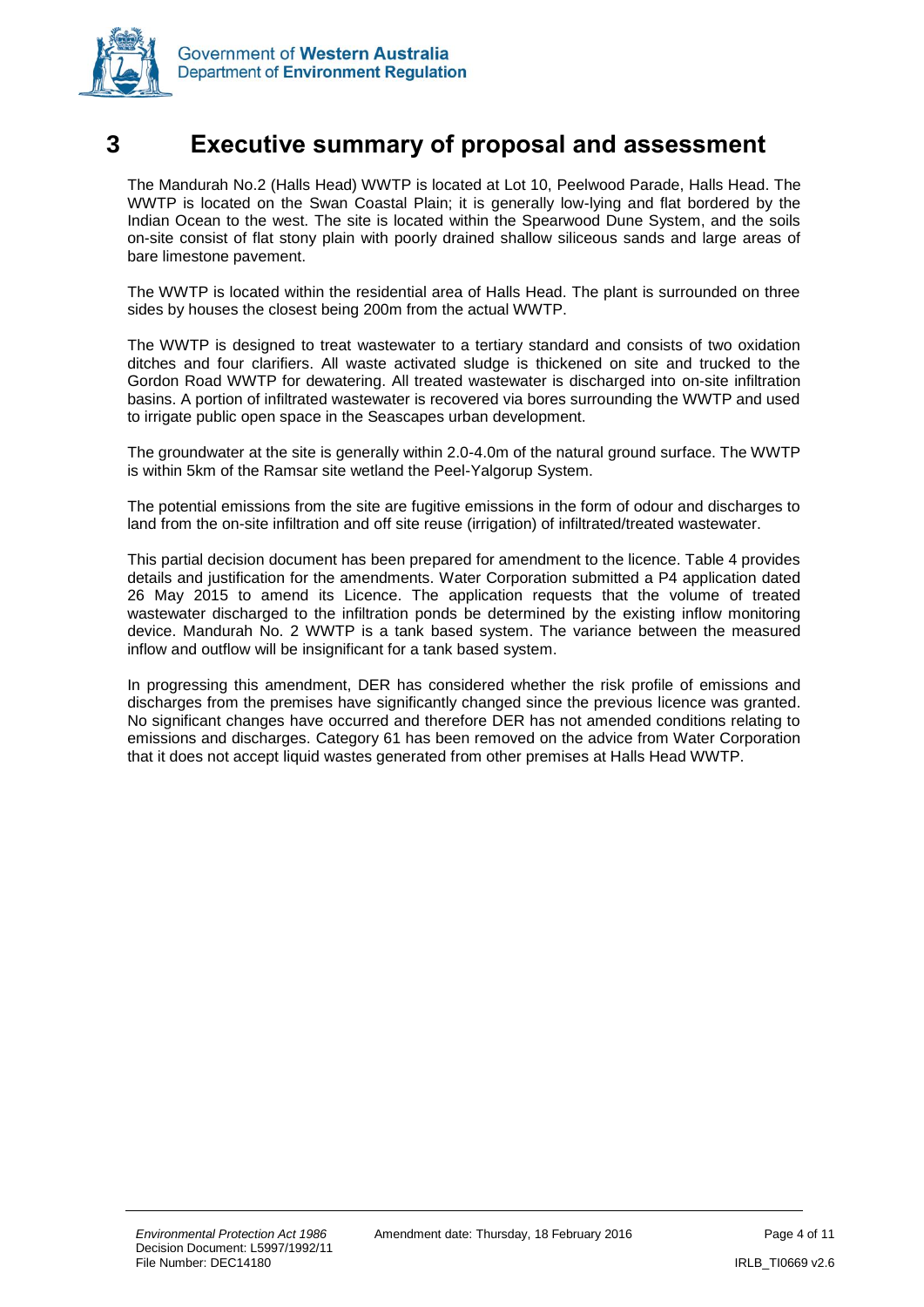

## **4 Decision table**

All applications are assessed in line with the *Environmental Protection Act 1986*, the *Environmental Protection Regulations 1987*, DEC's Policy Statement - Limits and targets for prescribed premises (2006), and DER's Operational Procedure on Assessing Emissions and Discharges from Prescribed Premises. Where other references have been used in making the decision they are detailed in the decision document.

<span id="page-20-0"></span>

| <b>DECISION TABLE</b>                                                                                                                  |                                                                                                                                                                                                                                                                                                                                                                                                                                                                                                                                                                                                                                                                                                                                                                                                                                                                                                                                                                                                                                                                                                                                                                                                       |                                            |
|----------------------------------------------------------------------------------------------------------------------------------------|-------------------------------------------------------------------------------------------------------------------------------------------------------------------------------------------------------------------------------------------------------------------------------------------------------------------------------------------------------------------------------------------------------------------------------------------------------------------------------------------------------------------------------------------------------------------------------------------------------------------------------------------------------------------------------------------------------------------------------------------------------------------------------------------------------------------------------------------------------------------------------------------------------------------------------------------------------------------------------------------------------------------------------------------------------------------------------------------------------------------------------------------------------------------------------------------------------|--------------------------------------------|
| <b>Works</b><br><b>Condition</b><br>Approval /<br>number<br>relevant)<br>W = Works Approval<br><b>Licence</b><br>L= Licence<br>section | Justification (including risk description & decision methodology where                                                                                                                                                                                                                                                                                                                                                                                                                                                                                                                                                                                                                                                                                                                                                                                                                                                                                                                                                                                                                                                                                                                                | Reference<br>documents                     |
| $L1.1.1 - L1.1.5$<br>Interpretation                                                                                                    | Changes have been made to update the licence to a current licence format. This<br>has involved the addition of conditions 1.1.1 to 1.1.4                                                                                                                                                                                                                                                                                                                                                                                                                                                                                                                                                                                                                                                                                                                                                                                                                                                                                                                                                                                                                                                              | N/A                                        |
| $L1.2.1 - L1.2.5$<br><b>Premises</b><br>operation<br>and 1.2.3.<br>sludge on site.<br>Corporation.                                     | The change of licence format has involved the addition of condition 1.2.1, 1.2.2<br>Condition 1.2.1 and Table 1.2.1 have been included to the licence, which<br>specifies the type of waste accepted on site and its limitation. It includes pump<br>station reticulated sewage transported to WWTP.<br>Condition 1.2.2 and Table 1.2.2 have been included to the licence, which<br>outlines the process requirements of waste accepted on site. The condition<br>provides information on how sewage will be treated and the storage of sewage<br>Condition 1.2.3 and Table 1.2.3 have been included to the licence, which<br>describes the requirements of the containment infrastructure for grit and<br>screenings, controlled waste, wastewater, treated wastewater and sewage<br>sludge. Sewage sludge is thickened in dissolved air floatation thickener (DAFT)<br>and stored in metal storage tank for dewatering in another premises of water<br>Condition 1.2.4 has largely been transferred from the previous licence. The<br>condition requires the Licensee to maintain the integrity of the containment<br>infrastructure and manage vegetation floating debris and ponds overflow. This | Application<br>supporting<br>documentation |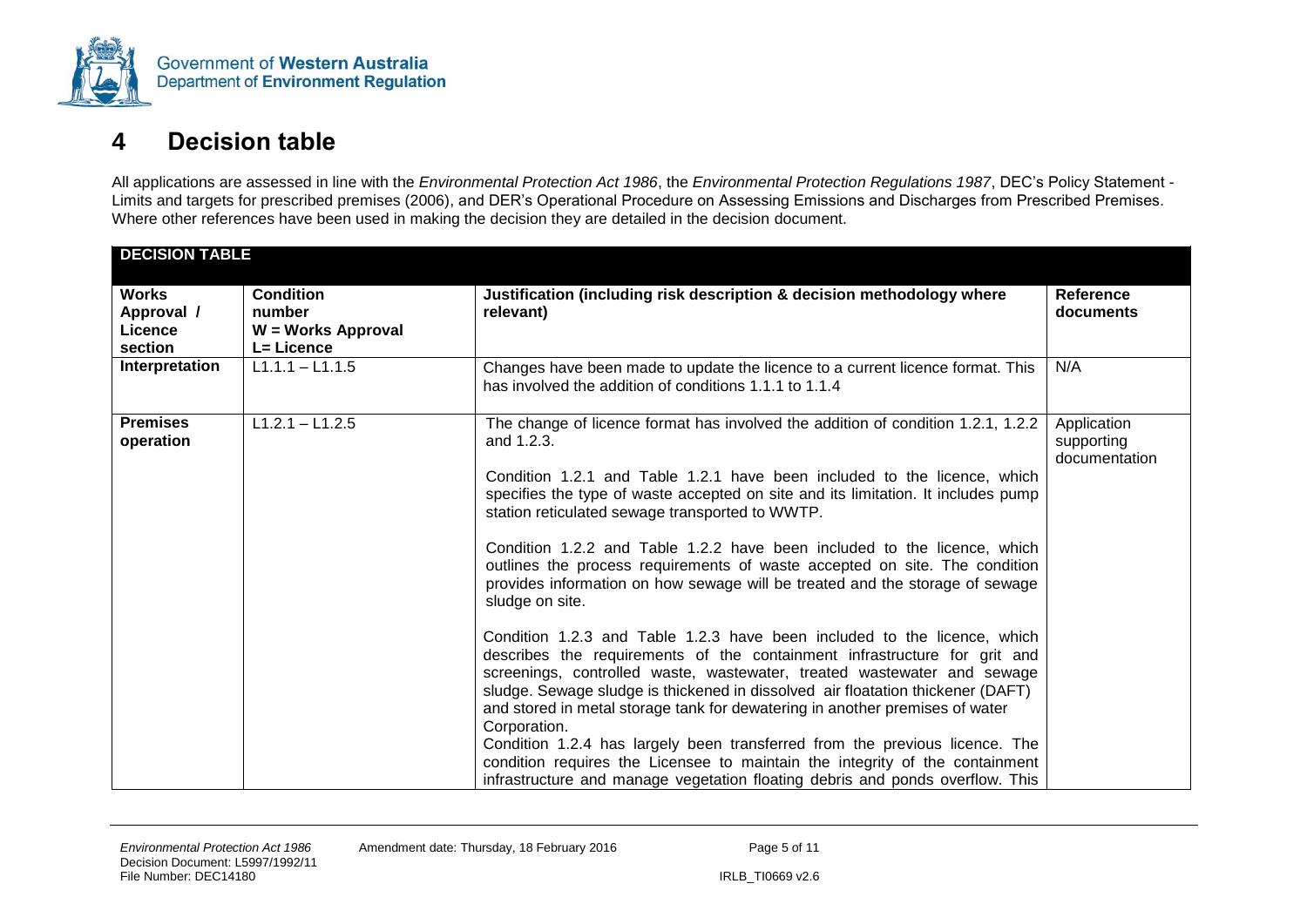

| <b>DECISION TABLE</b>                                   |                                                                |                                                                                                                                                                                                                                                                                                                                                                                                                                                                                                                                                                                                                                                                                                                                                        |                                            |
|---------------------------------------------------------|----------------------------------------------------------------|--------------------------------------------------------------------------------------------------------------------------------------------------------------------------------------------------------------------------------------------------------------------------------------------------------------------------------------------------------------------------------------------------------------------------------------------------------------------------------------------------------------------------------------------------------------------------------------------------------------------------------------------------------------------------------------------------------------------------------------------------------|--------------------------------------------|
| <b>Works</b><br>Approval /<br><b>Licence</b><br>section | <b>Condition</b><br>number<br>W = Works Approval<br>L= Licence | Justification (including risk description & decision methodology where<br>relevant)<br>condition replaces condition W1 of the previous licence. Condition 1.2.4 has<br>been amended as the plant does not have trapped overflows system in place.                                                                                                                                                                                                                                                                                                                                                                                                                                                                                                      | <b>Reference</b><br>documents              |
| <b>Emissions to</b><br>land                             | L2.1.1                                                         | There is no direct discharge to the land. Emissions to land occur via infiltration.<br>Treated wastewater of tertiary standard is discharged to the infiltration ponds. A<br>portion of infiltrated wastewater is recovered via bores surrounding the WWTP<br>and used to irrigate public open space in the Seascapes urban development.<br>Condition 2.1.1 relating to emissions to land has been included in the licence as<br>infiltration as a disposal method was referred to in the previous licence.                                                                                                                                                                                                                                            | Application<br>supporting<br>documentation |
| <b>General</b><br>monitoring                            |                                                                | Condition 3.1.1 ensures treated wastewater and groundwater sampling are<br>carried out in accordance with the Australian standards and submitted to a<br>NATA accredited laboratory for analysis. This condition replaces condition W4<br>(a) and W4 (b) of the previous licence.<br>Condition 3.1.2 specifies the frequency of monitoring must be undertaken within<br>the specified days apart at that frequency.<br>Changes have been made to update the licence to a current licence format. This<br>has involved the addition of conditions 3.1.3 to 3.1.4. Conditions 3.1.3 and 3.1.4<br>require that monitoring equipment used is calibrated to the manufacturer's<br>specifications and any discrepancies are brought to the attention of CEO. | Application<br>supporting<br>documentation |
| <b>Emissions to</b><br>land including<br>monitoring     | L3.2.1                                                         | Condition 3.2.1 effectively replaces condition W2 (a) of the previous licence. The<br>monitoring of treated wastewater under this condition provides information on<br>the quality of treated wastewater being discharged to the infiltration pond.                                                                                                                                                                                                                                                                                                                                                                                                                                                                                                    |                                            |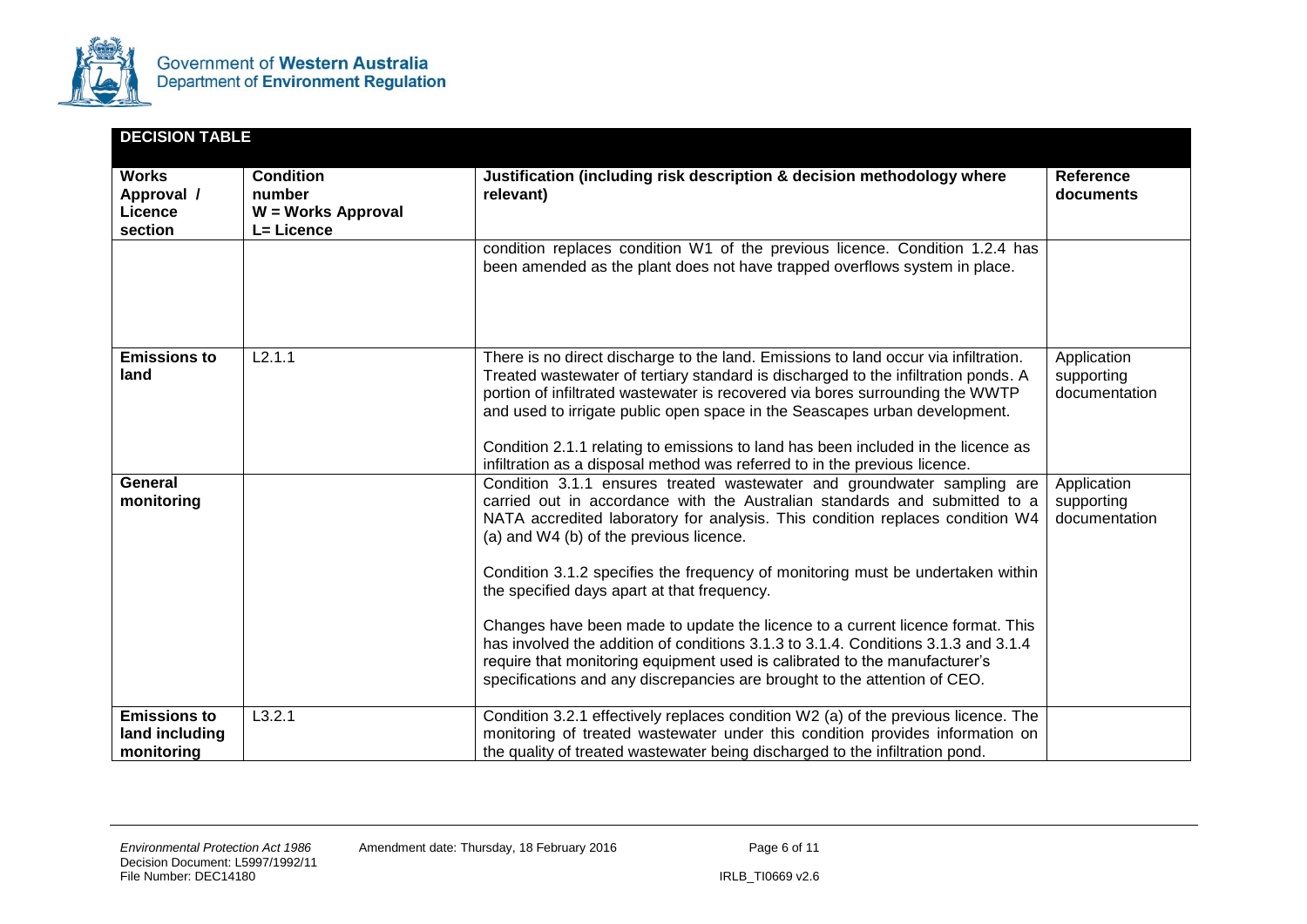

| <b>DECISION TABLE</b>                         |                                  |                                                                                                                                                                                                                                                                                                                                                                                                                                                                                                                                              |                               |
|-----------------------------------------------|----------------------------------|----------------------------------------------------------------------------------------------------------------------------------------------------------------------------------------------------------------------------------------------------------------------------------------------------------------------------------------------------------------------------------------------------------------------------------------------------------------------------------------------------------------------------------------------|-------------------------------|
| <b>Works</b><br>Approval /                    | <b>Condition</b><br>number       | Justification (including risk description & decision methodology where<br>relevant)                                                                                                                                                                                                                                                                                                                                                                                                                                                          | <b>Reference</b><br>documents |
| Licence<br>section                            | W = Works Approval<br>L= Licence |                                                                                                                                                                                                                                                                                                                                                                                                                                                                                                                                              |                               |
| <b>Monitoring of</b><br>inputs and<br>outputs | L3.3.1                           | Condition 3.3.1 has been included to the licence which requires inflow and<br>outflow monitoring at a specified frequency. P4 application dated 26 May 2015<br>requests that the volume of treated wastewater discharged to the infiltration<br>ponds to be determined by existing inflow monitoring device. DER has<br>considered the application on the basis that Mandurah No. 2 WWTP is a tank<br>based plant and for a tank based plant outflow will be similar to the volume of<br>inflow. This amendment reflects in condition 3.3.1. | N/A                           |
| <b>Ambient</b><br>quality<br>monitoring       | L3.4.1                           | Condition 3.4.1 and Table 3.4.1 have been included to the licence for<br>groundwater monitoring at the specified bores for the required parameters and at<br>a required frequency. The condition effectively replaces condition W3 of the<br>previous licence.                                                                                                                                                                                                                                                                               |                               |
| <b>Information</b>                            | $L4.1.3 - L4.1.4$                | Condition 4.1.3 has been included to the licence, which requires the Licensee to<br>complete Annual Audit Compliance Report and it replaces condition G2 of the<br>previous licence.<br>Condition L 4.1.4 has been included to implement a complaints management<br>system. The WWTP has the potential to cause odour emissions from its<br>treatment process. The nearest residence is about 200 m away from the<br>premises boundary. This condition replaces condition G3 of the previous licence.                                        | N/A                           |
| <b>Information</b>                            | $L4.2.1 - L4.2.2$                | Condition 4.2.1 has been included to the licence, which effectively replaces<br>condition G1 (a) of the previous licence. The condition relates to the submission<br>of the Annual Environmental Report by 1 September each year.<br>Condition 4.2.2 has been included to the licence due to change of the licence<br>format. These conditions were not in the previous licence.                                                                                                                                                             | N/A                           |
| <b>Notification</b>                           | L4.3.1                           | Condition 4.3.1 has been included to the licence due to change of the licence<br>format. The condition was not in the previous licence                                                                                                                                                                                                                                                                                                                                                                                                       | N/A                           |
| Licence<br><b>Duration</b>                    | N/A                              | Licence duration has not changed as a result of this amendment                                                                                                                                                                                                                                                                                                                                                                                                                                                                               | N/A                           |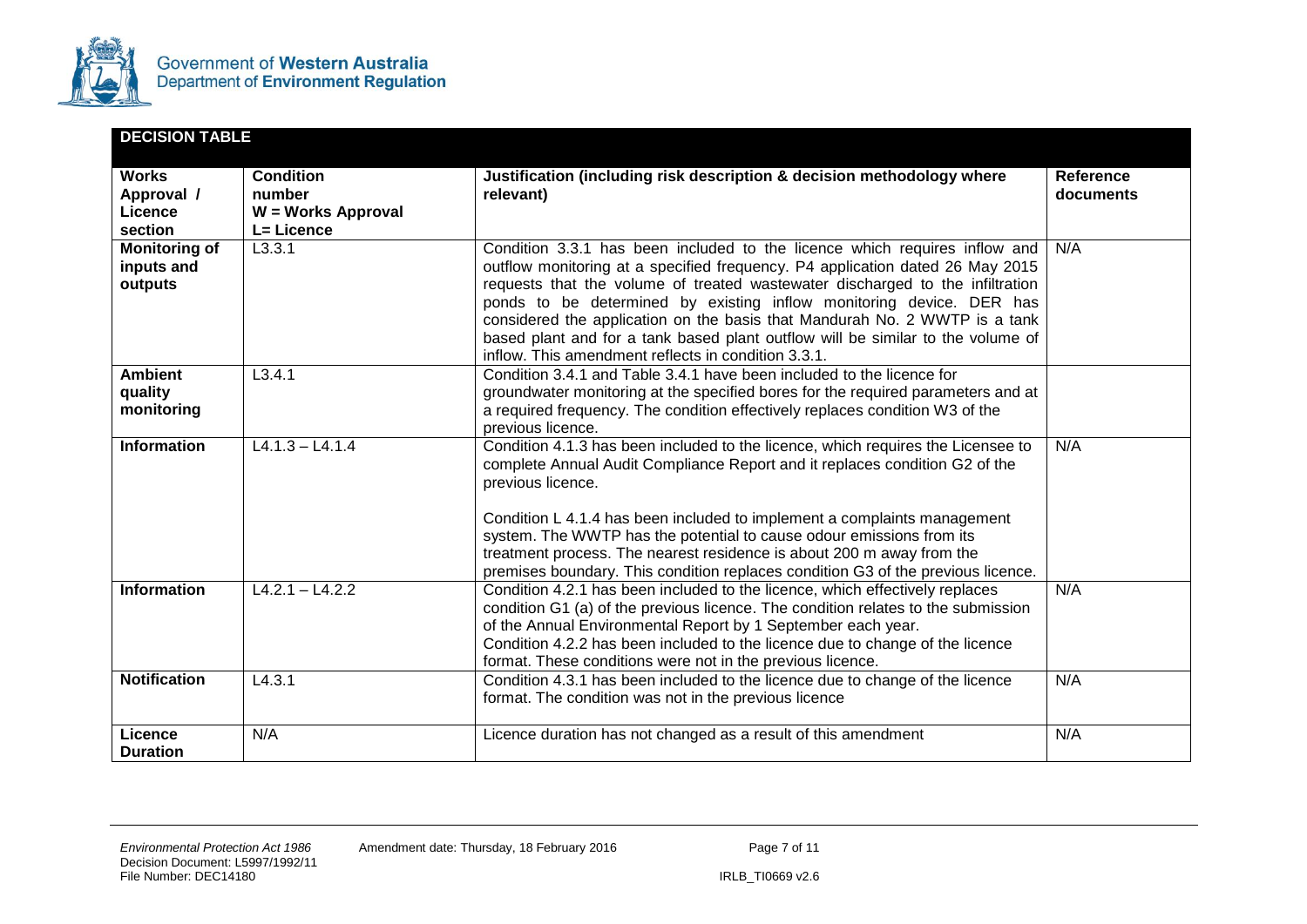

## **5 Advertisement and consultation table**

<span id="page-23-0"></span>

| Date       | Event                                        | <b>Comments received/Notes</b>                                                                                                                                                                                                                                                                                                                                                                                                                                                                                                                                                                                                                                                                                                                                                                                                                                                                                                                                                                                                                                                                                                                                                                    | How comments were taken into<br>consideration                                                                                                                                                                                                                                                                                                                                                                                                                                                     |  |
|------------|----------------------------------------------|---------------------------------------------------------------------------------------------------------------------------------------------------------------------------------------------------------------------------------------------------------------------------------------------------------------------------------------------------------------------------------------------------------------------------------------------------------------------------------------------------------------------------------------------------------------------------------------------------------------------------------------------------------------------------------------------------------------------------------------------------------------------------------------------------------------------------------------------------------------------------------------------------------------------------------------------------------------------------------------------------------------------------------------------------------------------------------------------------------------------------------------------------------------------------------------------------|---------------------------------------------------------------------------------------------------------------------------------------------------------------------------------------------------------------------------------------------------------------------------------------------------------------------------------------------------------------------------------------------------------------------------------------------------------------------------------------------------|--|
| 03/12/2015 | Proponent sent a copy of draft<br>instrument | Comments received are the following:<br>Table 1.2.1 - Consider adding footnote to the<br>table "includes pump station reticulated sewage<br>transported to WWTP" clarifying that pump<br>station sewage can be trucked to the WWTP<br>under the Cat 54, and a Cat 61 is not required<br>for this activity.<br>• Table 1.2.3 - All excess sludge is thickened in $ $<br>Dissolved Air Floatation Thickener (DAFT) and<br>then stored in sludge storage tank. Thickened<br>sludge is then carted to other treatment plant<br>(currently carted to Mandurah No. 1 WWTP) for<br>dewatering. Please add DAFT tank (concrete),<br>DAFT sludge tank (concrete) and Sludge<br>Storage Tanks (metal) in the table.<br>Table 1.2.2, Table 1.2.3 - It has been decided<br>that the sludge drying beds are no longer<br>needed at Halls Head WWTP. All references to<br>them can be removed from the licence. They<br>will not be used into the future. All excess<br>sludge is thickened in Dissolved Air Floatation<br>Thickener (DAFT) and then stored in sludge<br>storage tank. Thickened sludge is then carted to<br>other treatment plant (currently carted to<br>Mandurah No. 1 WWTP) for dewatering. | Foot note is added in Table 1.2.1 as<br>$\bullet$<br>requested. This will allow Water<br>Corporation to transport from its pump<br>station reticulated sewage to the<br>WWTP.<br>The requirement of sludge drying bed<br>$\bullet$<br>is removed in Table 1.2.3. The<br>Table1.2.3 has been amended to<br>incorporate sludge is thickened in<br>air floatation<br>dissolved<br>thickener<br>(DAFT) and then stored in metal<br>sludge storage tank.<br>Same as the previous comment.<br>$\bullet$ |  |
|            |                                              | Condition 1.2.4 - It is recommended that this<br>$\bullet$<br>condition is re-written in a similar format to<br>condition 1.3.1 in Licence L5950/1991/11 for<br>Mandurah 1 WWTP (Gordon Road) and<br>suggested as follows:.                                                                                                                                                                                                                                                                                                                                                                                                                                                                                                                                                                                                                                                                                                                                                                                                                                                                                                                                                                       | The comment is reasonable as there<br>$\bullet$<br>are no constructed trapped overflows<br>on the evaporation /infiltration ponds.<br>Condition (b) is removed. Condition<br>1.2.4 is amended to include 'there is                                                                                                                                                                                                                                                                                |  |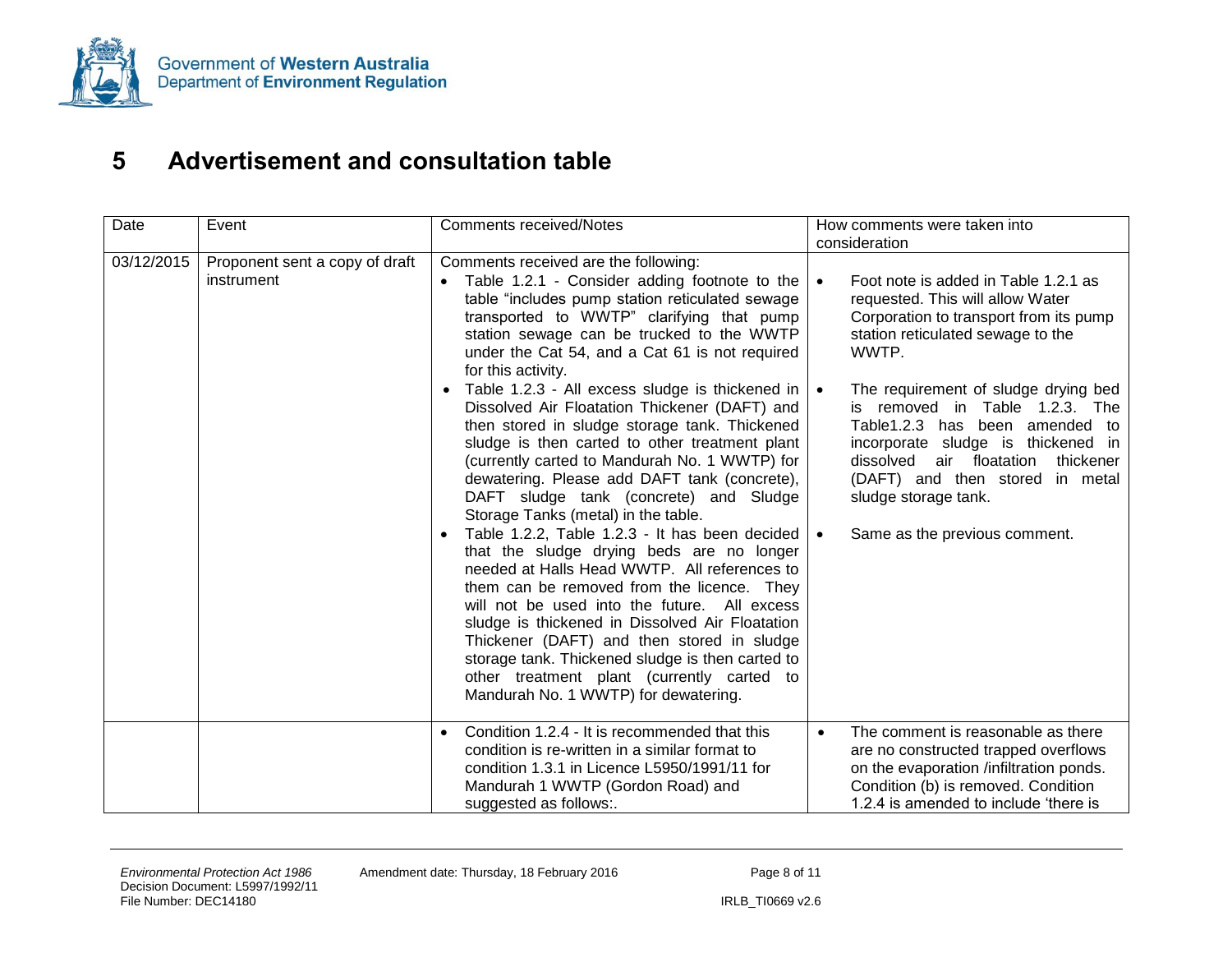

| Date | Event | <b>Comments received/Notes</b>                                                                                                                                                                                                                                                                                                                                                                                                                                                                                                                                                                             | How comments were taken into                                                                                                                                                                                       |
|------|-------|------------------------------------------------------------------------------------------------------------------------------------------------------------------------------------------------------------------------------------------------------------------------------------------------------------------------------------------------------------------------------------------------------------------------------------------------------------------------------------------------------------------------------------------------------------------------------------------------------------|--------------------------------------------------------------------------------------------------------------------------------------------------------------------------------------------------------------------|
|      |       |                                                                                                                                                                                                                                                                                                                                                                                                                                                                                                                                                                                                            | consideration                                                                                                                                                                                                      |
|      |       | The Licensee shall ensure that:<br>Overtopping of the wastewater treatment<br>(a)<br>vessels or evaporation/infiltration ponds<br>does not occur; and<br>There is no discernible seepage loss from<br>(b)<br>the wastewater treatment vessels or<br>sludge holding ponds.                                                                                                                                                                                                                                                                                                                                  | no discernible seepage loss from the<br>wastewater treatment vessels or<br>sludge holding ponds'.                                                                                                                  |
|      |       | Table 3.4.1 - Remove standing water level unit<br>m (BGL). This is not value adding, nor<br>consistent with other licences.<br>Add foot note to Table 3.4.1 enabling in-field<br>non NATA analysis of pH be permitted in line<br>with other DER licences.<br>Condition 3.1.3 - Recommend adding "or<br>$\bullet$<br>specifications further optimised for the Facility".                                                                                                                                                                                                                                    | Removed m(BGL) and kept unit mAHD<br>$\bullet$<br>for monitoring Standing Water Leve<br>(SWL)I. Foot note is included in Table<br>3.2.1 and 3.4.1 consistent with Water<br>Corporation's other premises.           |
|      |       | Manufacturer's specifications are adhered to<br>and in some cases further optimised to benefit<br>the operations.<br>Table 4.2.3 - Amend Parameter: "Taking a<br>treatment pond offline for maintenance works" to                                                                                                                                                                                                                                                                                                                                                                                          | No change. This is a DER standard<br>$\bullet$<br>condition.                                                                                                                                                       |
|      |       | relate specifically to odour as per Mandurah 1<br>WWTP Licence L5950/1991/11.<br>As such<br>reword to "Taking a treatment pond offline for<br>maintenance works that may result in an<br>increase in odour emissions from the premises".<br>This is consistent with the existing licence at<br>Halls Head WWTP.<br>Remove Parameter: It has been decided that<br>the sludge drying beds are no longer needed at<br>Halls Head WWTP. All references to them can<br>be removed from the licence. All excess sludge<br>is thickened in Dissolved Air Floatation<br>Thickener (DAFT) and then stored in sludge | Table 4.2.3 - Parameter has been<br>$\bullet$<br>amended to ""taking a treatment pond<br>offline for maintenance works that may<br>result in an increase in odour<br>emissions from the premises" as<br>requested. |
|      |       | storage tank. Thickened sludge is then carted to<br>other treatment plants (currently carted to                                                                                                                                                                                                                                                                                                                                                                                                                                                                                                            | Table 4.2.3 - Removed the parameter<br>"removal of sewage sludge from a                                                                                                                                            |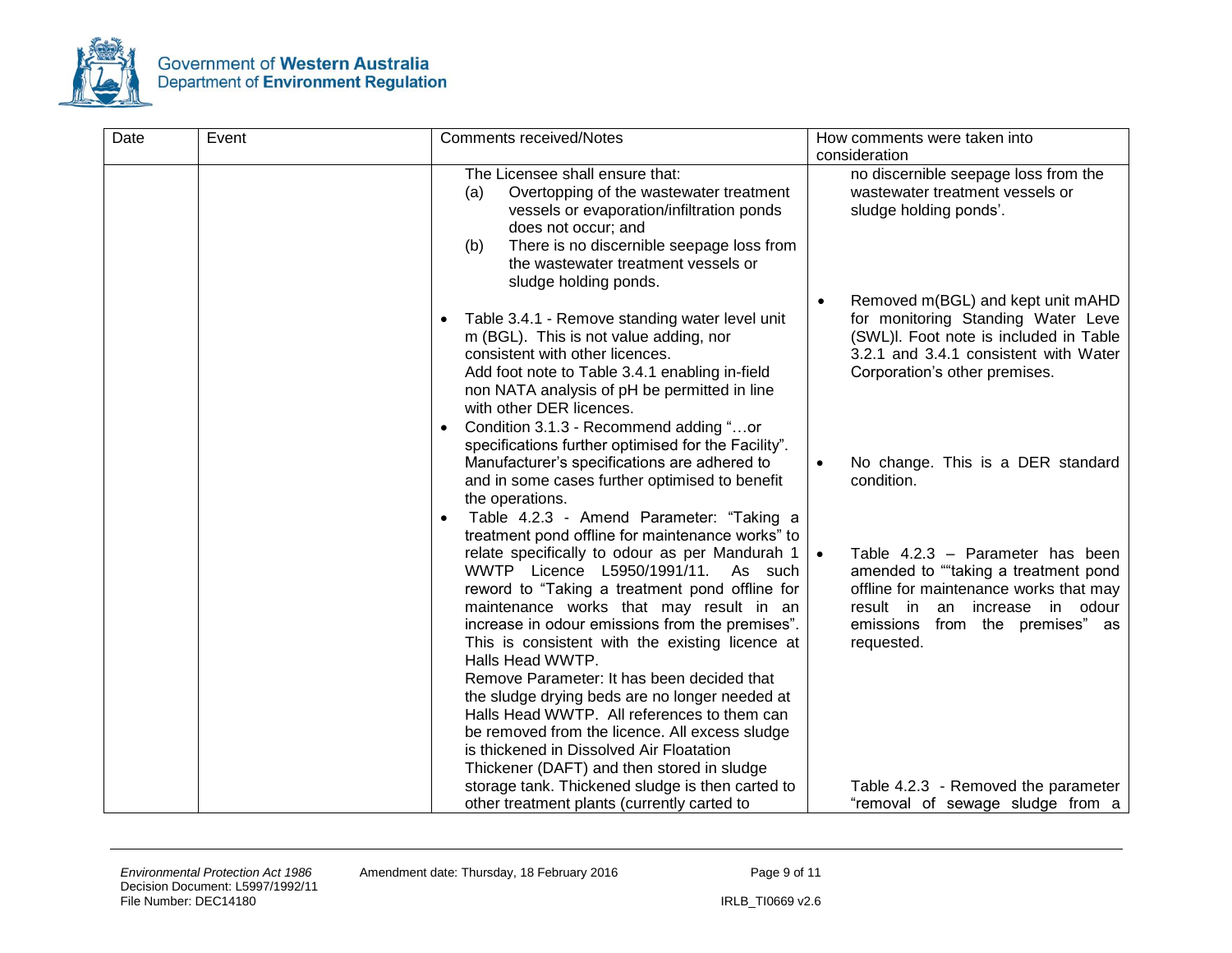

| Date | Event | <b>Comments received/Notes</b>                                                                                                                                                                                            | How comments were taken into<br>consideration                                                                                                                                                                                          |
|------|-------|---------------------------------------------------------------------------------------------------------------------------------------------------------------------------------------------------------------------------|----------------------------------------------------------------------------------------------------------------------------------------------------------------------------------------------------------------------------------------|
|      |       | Mandurah No. 1 WWTP) for dewatering on a<br>daily basis. Operationally this notification<br>requirement does not add value or prevent<br>environmental pollution.                                                         | treatment or sewage sludge storage<br>pond or Geobag" considering all<br>excess sludge is thickened in DAFT<br>and stored in metal tank and carted to<br>Water Corporation's other treatment<br>plant for dewatering on a daily basis. |
|      |       | Table 4.2.1- Remove LR1 Form. Reporting<br>formats are already agreed with DER.<br>Remove AGWQ1 From. This is not provided in<br>Schedule 2 of the licence, nor is it consistent<br>with other licence reporting formats. | Removed LR1 based on the reporting<br>agreement with DER<br>Removed AGWQ1<br>$\bullet$                                                                                                                                                 |